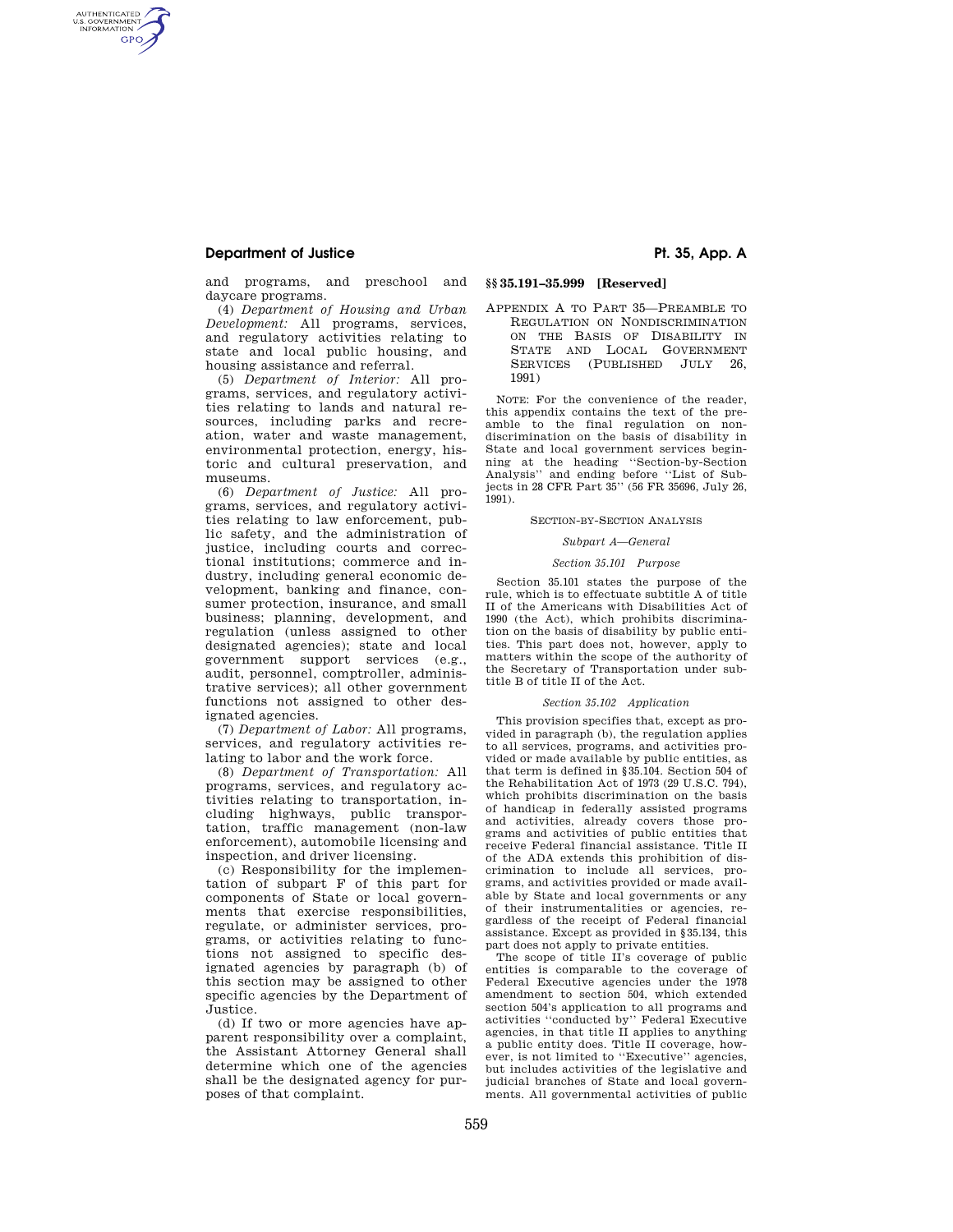entities are covered, even if they are carried out by contractors. For example, a State is obligated by title II to ensure that the services, programs, and activities of a State park inn operated under contract by a private entity are in compliance with title  $II$ 's requirements. The private entity operating the inn would also be subject to the obligations of public accommodations under title III of the Act and the Department's title III regulations at 28 CFR part 36.

Aside from employment, which is also covered by title I of the Act, there are two major categories of programs or activities covered by this regulation: those involving general public contact as part of ongoing operations of the entity and those directly administered by the entities for program beneficiaries and participants. Activities in the first category include communication with the public (telephone contacts, office walkins, or interviews) and the public's use of the entity's facilities. Activities in the second category include programs that provide State or local government services or benefits.

Paragraph (b) of §35.102 explains that to the extent that the public transportation services, programs, and activities of public entities are covered by subtitle B of title II of the Act, they are subject to the regulation of the Department of Transportation (DOT) at 49 CFR part 37, and are not covered by this part. The Department of Transpor-The Department of Transportation's ADA regulation establishes specific requirements for construction of transportation facilities and acquisition of vehicles. Matters not covered by subtitle B, such as the provision of auxiliary aids, are covered by this rule. For example, activities that are covered by the Department of Transportation's regulation implementing subtitle B are not required to be included in the selfevaluation required by §35.105. In addition, activities not specifically addressed by activities not specifically addressed DOT's ADA regulation may be covered by DOT's regulation implementing section 504 for its federally assisted programs and activities at 49 CFR part 27. Like other programs of public entities that are also recipients of Federal financial assistance, those programs would be covered by both the section 504 regulation and this part. Although airports operated by public entities are not subject to DOT's ADA regulation, they are subject to subpart A of title II and to this rule.

Some commenters asked for clarification about the responsibilities of public school systems under section 504 and the ADA with respect to programs, services, and activities that are not covered by the Individuals with Disabilities Education Act (IDEA), including, for example, programs open to parents or to the public, graduation ceremonies, parent-teacher organization meetings, plays and other events open to the public, and adult

# **Pt. 35, App. A 28 CFR Ch. I (7–1–10 Edition)**

education classes. Public school systems must comply with the ADA in all of their services, programs, or activities, including those that are open to parents or to the public. For instance, public school systems must provide program accessibility to parents and guardians with disabilities to these programs, activities, or services, and appropriate auxiliary aids and services whenever necessary to ensure effective communication, as long as the provision of the auxiliary aids results neither in an undue burden or in a fundamental alteration of the program.

### *Section 35.103 Relationship to Other Laws*

Section 35.103 is derived from sections 501 (a) and (b) of the ADA. Paragraph (a) of this section provides that, except as otherwise specifically provided by this part, title II of the ADA is not intended to apply lesser standards than are required under title V of the Rehabilitation Act of 1973, as amended (29 U.S.C. 790–94), or the regulations implementing that title. The standards of title V of the Rehabilitation Act apply for purposes of the ADA to the extent that the ADA has not explicitly adopted a different standard than title V. Because title II of the ADA essentially extends the antidiscrimination prohibition embodied in section 504 to all actions of State and local governments, the standards adopted in this part are generally the same as those required under section 504 for federally assisted programs. Title II, however, also incorporates those provisions of titles I and III of the ADA that are not inconsistent with the regulations implementing section 504. Judiciary Committee report, H.R. Rep. No. 485, 101st Cong., 2d Sess., pt. 3, at 51 (1990) (hereinafter ''Judiciary report'') ; Education and Labor Committee report, H.R. Rep. No. 485, 101st Cong., 2d Sess., pt. 2, at 84 (1990) (hereinafter ''Education and Labor report''). Therefore, this part also includes appropriate provisions derived from the regulations implementing those titles. The inclusion of specific language in this part, however, should not be interpreted as an indication that a requirement is not included under a regulation implementing section 504.

Paragraph (b) makes clear that Congress did not intend to displace any of the rights or remedies provided by other Federal laws (including section 504) or other State laws (including State common law) that provide greater or equal protection to individuals with disabilities. As discussed above, the standards adopted by title II of the ADA for State and local government services are generally the same as those required under section 504 for federally assisted programs and activities. Subpart F of the regulation establishes compliance procedures for processing complaints covered by both this part and section 504.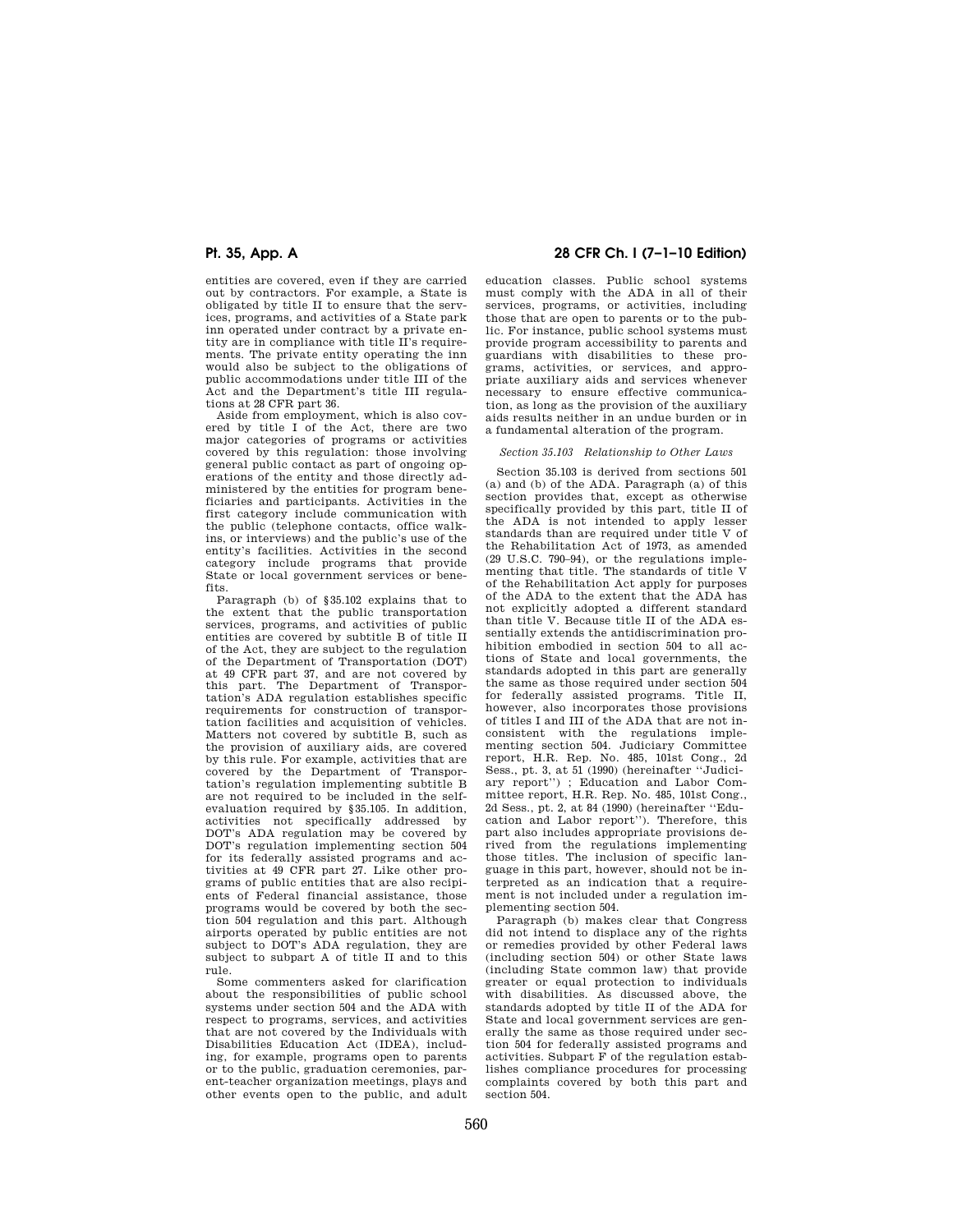With respect to State law, a plaintiff may choose to pursue claims under a State law that does not confer greater substantive rights, or even confers fewer substantive rights, if the alleged violation is protected under the alternative law and the remedies are greater. For example, a person with a physical disability could seek damages under a State law that allows compensatory and punitive damages for discrimination on the basis of physical disability, but not on the basis of mental disability. In that situation, the State law would provide narrower coverage, by excluding mental disabilities, but broader remedies, and an individual covered by both laws could choose to bring an action under both laws. Moreover, State tort claims confer greater remedies and are not preempted by the ADA. A plaintiff may join a State tort claim to a case brought under the ADA. In such a case, the plaintiff must, of course, prove all the elements of the State tort claim in order to prevail under that cause of action.

#### *Section 35.104 Definitions*

''Act.'' The word ''Act'' is used in this part to refer to the Americans with Disabilities Act of 1990, Public Law 101–336, which is also referred to as the ''ADA.''

''Assistant Attorney General.'' The term ''Assistant Attorney General'' refers to the Assistant Attorney General of the Civil Rights Division of the Department of Justice.

''Auxiliary aids and services.'' Auxiliary aids and services include a wide range of services and devices for ensuring effective communication. The proposed definition in §35.104 provided a list of examples of auxiliary aids and services that were taken from the definition of auxiliary aids and services in section 3(1) of the ADA and were supplemented by examples from regulations implementing section 504 in federally conducted programs (see 28 CFR 39.103).

A substantial number of commenters suggested that additional examples be added to this list. The Department has added several items to this list but wishes to clarify that the list is not an all-inclusive or exhaustive catalogue of possible or available auxiliary aids or services. It is not possible to provide an exhaustive list, and an attempt to do so would omit the new devices that will become available with emerging technology.

Subparagraph (1) lists several examples, which would be considered auxiliary aids and services to make aurally delivered materials available to individuals with hearing impairments. The Department has changed the phrase used in the proposed rules, ''orally delivered materials,'' to the statutory phrase, ''aurally delivered materials,'' to track section 3 of the ADA and to include non-verbal sounds and alarms, and computer generated speech.

The Department has added videotext displays, transcription services, and closed and open captioning to the list of examples. Videotext displays have become an important means of accessing auditory communications through a public address system. Transcription services are used to relay aurally delivered material almost simultaneously in written form to persons who are deaf or hearing-impaired. This technology is often used at conferences, conventions, and hearings. While the proposed rule expressly included television decoder equipment as an auxiliary aid or service, it did not mention captioning itself. The final rule rectifies this omission by mentioning both closed and open captioning.

Several persons and organizations requested that the Department replace the term ''telecommunications devices for deaf persons'' or ''TDD's'' with the term ''text telephone.'' The Department has declined to do so. The Department is aware that the Architectural and Transportation Barriers Compliance Board (ATBCB) has used the phrase ''text telephone'' in lieu of the statutory term ''TDD'' in its final accessibility guidelines. Title IV of the ADA, however, uses the term ''Telecommunications Device for the Deaf'' and the Department believes it would be inappropriate to abandon this statutory term at this time.

Several commenters urged the Department to include in the definition of ''auxiliary aids and services'' devices that are now available or that may become available with emerging technology. The Department declines to do so in the rule. The Department, however, emphasizes that, although the definition would include ''state of the art'' devices, public entities are not required to use the newest or most advanced technologies as long as the auxiliary aid or service that is selected affords effective communication.

Subparagraph (2) lists examples of aids and services for making visually delivered materials accessible to persons with visual impairments. Many commenters proposed additional examples, such as signage or mapping, audio description services, secondary auditory programs, telebraillers, and reading machines. While the Department declines to add these items to the list, they are auxiliary aids and services and may be appropriate depending on the circumstances.

Subparagraph (3) refers to acquisition or modification of equipment or devices. Several commenters suggested the addition of current technological innovations in microelectronics and computerized control systems (e.g., voice recognition systems, automatic dialing telephones, and infrared elevator and light control systems) to the list of auxiliary aids. The Department interprets auxiliary aids and services as those aids and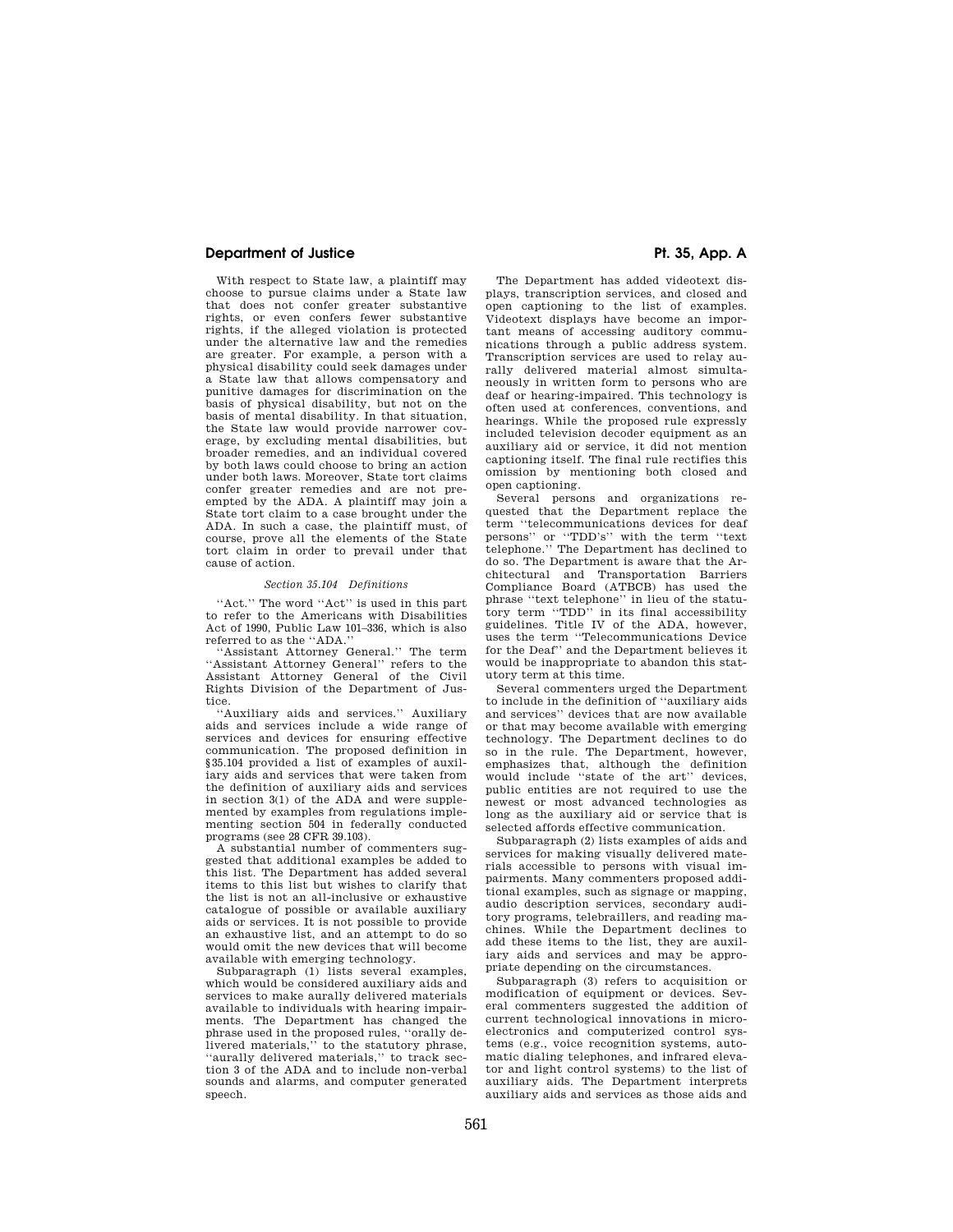services designed to provide effective communications, i.e., making aurally and visually delivered information available to persons with hearing, speech, and vision impairments. Methods of making services, programs, or activities accessible to, or usable by, individuals with mobility or manual dexterity impairments are addressed by other sections of this part, including the provision for modifications in policies, practices, or procedures (§35.130 (b)(7)).

Paragraph (b)(4) deals with other similar services and actions. Several commenters asked for clarification that ''similar services and actions'' include retrieving items from shelves, assistance in reaching a marginally accessible seat, pushing a barrier aside in order to provide an accessible route, or assistance in removing a sweater or coat. While retrieving an item from a shelf might be an ''auxiliary aid or service'' for a blind person who could not locate the item without assistance, it might be a method of providing program access for a person using a wheelchair who could not reach the shelf, or a reasonable modification to a self-service policy for an individual who lacked the ability to grasp the item. As explained above, auxiliary aids and services are those aids and services required to provide effective communications. Other forms of assistance are more appropriately addressed by other provisions of the final rule.

''Complete complaint.'' ''Complete complaint'' is defined to include all the information necessary to enable the Federal agency designated under subpart G as responsible for investigation of a complaint to initiate its investigation.

''Current illegal use of drugs.'' The phrase ''current illegal use of drugs'' is used in §35.131. Its meaning is discussed in the preamble for that section.

''Designated agency.'' The term ''designated agency'' is used to refer to the Federal agency designated under subpart G of this rule as responsible for carrying out the administrative enforcement responsibilities established by subpart F of the rule.

''Disability.'' The definition of the term ''disability'' is the same as the definition in the title III regulation codified at 28 CFR part 36. It is comparable to the definition of the term ''individual with handicaps'' in section 7(8) of the Rehabilitation Act and section 802(h) of the Fair Housing Act. The Education and Labor Committee report makes clear that the analysis of the term ''individual with handicaps'' by the Department of Health, Education, and Welfare (HEW) in its regulations implementing section 504 (42 FR 22685 (May 4, 1977)) and the analysis by the Department of Housing and Urban Development in its regulation implementing the Fair Housing Amendments Act of 1988 (54 FR 3232 (Jan. 23, 1989)) should also apply fully to

# **Pt. 35, App. A 28 CFR Ch. I (7–1–10 Edition)**

the term ''disability'' (Education and Labor report at 50).

The use of the term ''disability'' instead of ''handicap'' and the term ''individual with a disability'' instead of ''individual with handicaps'' represents an effort by Congress to make use of up-to-date, currently accepted terminology. As with racial and ethnic epithets, the choice of terms to apply to a person with a disability is overlaid with stereotypes, patronizing attitudes, and other emotional connotations. Many individuals with disabilities, and organizations representing such individuals, object to the use of such terms as ''handicapped person'' or ''the handicapped.'' In other recent legislation, Congress also recognized this shift in terminology, e.g., by changing the name of the National Council on the Handicapped to the National Council on Disability (Pub. L. 100–630).

In enacting the Americans with Disabilities Act, Congress concluded that it was important for the current legislation to use terminology most in line with the sensibilities of most Americans with disabilities. No change in definition or substance is intended nor should one be attributed to this change in phraseology.

The term ''disability'' means, with respect to an individual—

(A) A physical or mental impairment that substantially limits one or more of the major life activities of such individual;

(B) A record of such an impairment; or

(C) Being regarded as having such an impairment. If an individual meets any one of these three tests, he or she is considered to be an individual with a disability for purposes of coverage under the Americans with Disabilities Act.

Congress adopted this same basic definition of ''disability,'' first used in the Rehabilitation Act of 1973 and in the Fair Housing Amendments Act of 1988, for a number of reasons. First, it has worked well since it was adopted in 1974. Second, it would not be possible to guarantee comprehensiveness by providing a list of specific disabilities, especially because new disorders may be recognized in the future, as they have since the definition was first established in 1974.

TEST A-A PHYSICAL OR MENTAL IMPAIRMENT THAT SUBSTANTIALLY LIMITS ONE OR MORE OF THE MAJOR LIFE ACTIVITIES OF SUCH INDI-VIDUAL

*Physical or mental impairment.* Under the first test, an individual must have a physical or mental impairment. As explained in paragraph (1)(i) of the definition, ''impairment'' means any physiological disorder or condition, cosmetic disfigurement, or anatomical loss affecting one or more of the following body systems: neurological; musculoskeletal; special sense organs (which would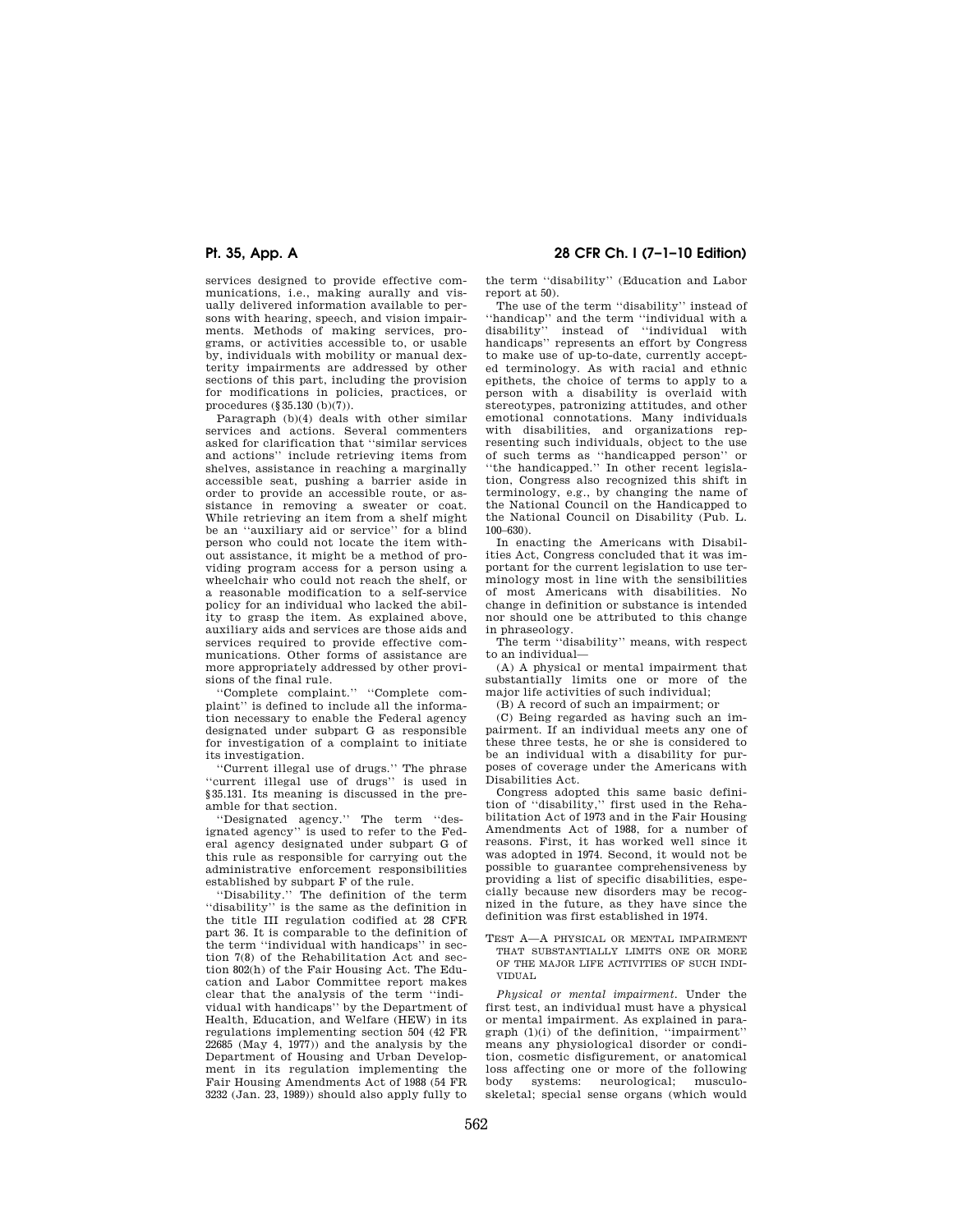include speech organs that are not respiratory such as vocal cords, soft palate, tongue, etc.); respiratory, including speech organs; cardiovascular; reproductive; digestive; genitourinary; hemic and lymphatic; skin; and endocrine. It also means any mental or psychological disorder, such as mental retardation, organic brain syndrome, emotional or mental illness, and specific learning disabilities. This list closely tracks the one used in the regulations for section 504 of the Rehabilitation Act of 1973 (see, *e.g.,* 45  $CFR 84.3(i)(2)(i)$ .

Many commenters asked that ''traumatic brain injury'' be added to the list in para-graph (1)(i). Traumatic brain injury is already included because it is a physiological condition affecting one of the listed body systems, i.e., ''neurological.'' Therefore, it was unnecessary to add the term to the regulation, which only provides representative examples of physiological disorders.

It is not possible to include a list of all the specific conditions, contagious and noncontagious diseases, or infections that would constitute physical or mental impairments because of the difficulty of ensuring the comprehensiveness of such a list, particularly in light of the fact that other conditions or disorders may be identified in the future. However, the list of examples in paragraph (1)(ii) of the definition includes: orthopedic, visual, speech and hearing impairments, cerebral palsy, epilepsy, muscular dystrophy, multiple sclerosis, cancer, heart disease, diabetes, mental retardation, emotional illness, specific learning disabilities, HIV disease (symptomatic or asymptomatic), tuberculosis, drug addiction, and alcoholism. The phrase ''symptomatic or asymptomatic'' was inserted in the final rule after ''HIV disease'' in response to commenters who suggested the clarification was necessary.

The examples of ''physical or mental impairments'' in paragraph (1)(ii) are the same as those contained in many section 504 regulations, except for the addition of the phrase ''contagious and noncontagious'' to describe the types of diseases and conditions included, and the addition of ''HIV disease (symptomatic or asymptomatic)'' and ''tuberculosis'' to the list of examples. These additions are based on the committee reports, caselaw, and official legal opinions interpreting section 504. In *School Board of Nassau County* v. *Arline,* 480 U.S. 273 (1987), a case involving an individual with tuberculosis, the Supreme Court held that people with contagious diseases are entitled to the protections afforded by section 504. Following the *Arline* decision, this Department's Office of Legal Counsel issued a legal opinion that concluded that symptomatic HIV disease is an impairment that substantially limits a major life activity; therefore it has been included in the definition of disability under

this part. The opinion also concluded that asymptomatic HIV disease is an impairment that substantially limits a major life activity, either because of its actual effect on the individual with HIV disease or because the reactions of other people to individuals with HIV disease cause such individuals to be treated as though they are disabled. See Memorandum from Douglas W. Kmiec, Acting Assistant Attorney General, Office of Legal Counsel, Department of Justice, to Arthur B. Culvahouse, Jr., Counsel to the President (Sept. 27, 1988), reprinted in Hearings on S. 933, the Americans with Disabilities Act, Before the Subcomm. on the Handicapped of the Senate Comm. on Labor and Human Resources, 101st. Cong., 1st Sess. 346 (1989).

Paragraph (1)(iii) states that the phrase ''physical or mental impairment'' does not include homosexuality or bisexuality. These conditions were never considered impairments under other Federal disability laws. Section 511(a) of the statute makes clear that they are likewise not to be considered impairments under the Americans with Disabilities Act.

Physical or mental impairment does not include simple physical characteristics, such as blue eyes or black hair. Nor does it include environmental, cultural, economic, or other disadvantages, such as having a prison record, or being poor. Nor is age a disability. Similarly, the definition does not include common personality traits such as poor judgment or a quick temper where these are not symptoms of a mental or psychological disorder. However, a person who has these characteristics and also has a physical or mental impairment may be considered as having a disability for purposes of the Americans with Disabilities Act based on the impairment.

*Substantial Limitation of a Major Life Activity.* Under Test A, the impairment must be one that ''substantially limits a major life activity.'' Major life activities include such things as caring for one's self, performing manual tasks, walking, seeing, hearing, speaking, breathing, learning, and working.

For example, a person who is paraplegic is substantially limited in the major life activity of walking, a person who is blind is substantially limited in the major life activity of seeing, and a person who is mentally retarded is substantially limited in the major life activity of learning. A person with traumatic brain injury is substantially limited in the major life activities of caring for one's self, learning, and working because of memory deficit, confusion, contextual difficulties, and inability to reason appropriately.

A person is considered an individual with a disability for purposes of Test A, the first prong of the definition, when the individual's important life activities are restricted as to the conditions, manner, or duration under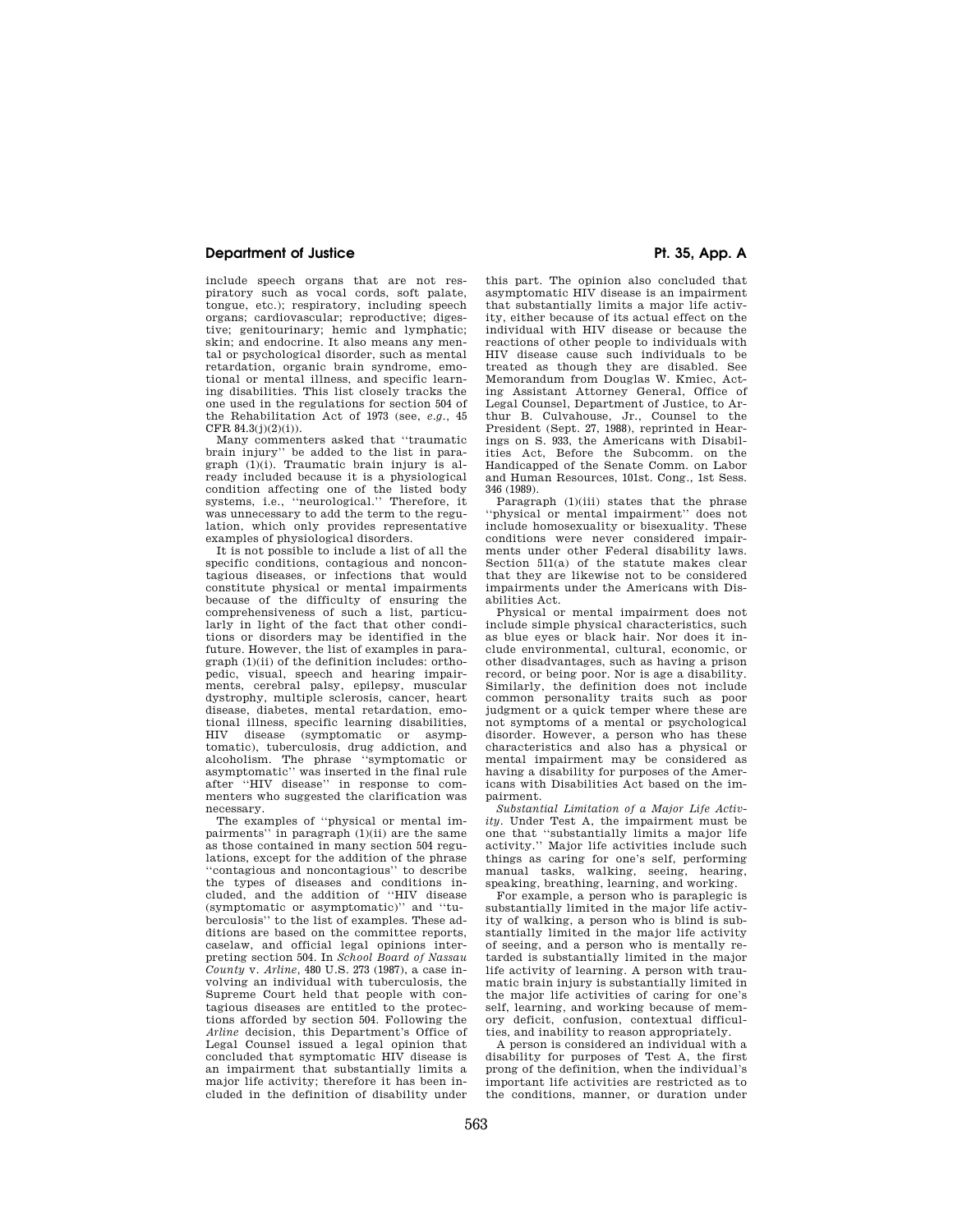which they can be performed in comparison to most people. A person with a minor, trivial impairment, such as a simple infected finger, is not impaired in a major life activity. A person who can walk for 10 miles continuously is not substantially limited in walking merely because, on the eleventh mile, he or she begins to experience pain, because most people would not be able to walk eleven miles without experiencing some discomfort.

The Department received many comments on the proposed rule's inclusion of the word<br>"temporary" in the definition of "disin the definition of "disability.'' The preamble indicated that impairments are not necessarily excluded from the definition of ''disability'' simply because they are temporary, but that the duration, or expected duration, of an impairment is one factor that may properly be considered in determining whether the impairment substantially limits a major life activity. The preamble recognized, however, that temporary impairments, such as a broken leg, are not commonly regarded as disabilities, and only in rare circumstances would the degree of the limitation and its expected duration be substantial. Nevertheless, many commenters objected to inclusion of the word ''temporary'' both because it is not in the statute and because it is not contained in the definition of ''disability'' set forth in the title I regulations of the Equal Employment Opportunity Commission (EEOC). The word ''temporary'' has been deleted from the final rule to conform with the statutory language.

The question of whether a temporary impairment is a disability must be resolved on a case-by-case basis, taking into consideration both the duration (or expected duration) of the impairment and the extent to which it actually limits a major life activity of the affected individual.

The question of whether a person has a disability should be assessed without regard to the availability of mitigating measures, such as reasonable modification or auxiliary aids and services. For example, a person with hearing loss is substantially limited in the major life activity of hearing, even though the loss may be improved through the use of a hearing aid. Likewise, persons with impairments, such as epilepsy or diabetes, that substantially limit a major life activity, are covered under the first prong of the definition of disability, even if the effects of the impairment are controlled by medication.

Many commenters asked that environmental illness (also known as multiple chemical sensitivity) as well as allergy to cigarette smoke be recognized as disabilities. The Department, however, declines to state categorically that these types of allergies or sensitivities are disabilities, because the determination as to whether an impairment is a disability depends on whether, given the particular circumstances at issue, the im-

# **Pt. 35, App. A 28 CFR Ch. I (7–1–10 Edition)**

pairment substantially limits one or more major life activities (or has a history of, or is regarded as having such an effect).

Sometimes respiratory or neurological functioning is so severely affected that an individual will satisfy the requirements to be considered disabled under the regulation. Such an individual would be entitled to all of the protections afforded by the Act and this part. In other cases, individuals may be sensitive to environmental elements or to smoke but their sensitivity will not rise to the level needed to constitute a disability. For example, their major life activity of breathing may be somewhat, but not substantially, impaired. In such circumstances, the individuals are not disabled and are not entitled to the protections of the statute despite their sensitivity to environmental agents.

In sum, the determination as to whether allergies to cigarette smoke, or allergies or sensitivities characterized by the commenters as environmental illness are disabilities covered by the regulation must be made using the same case-by-case analysis that is applied to all other physical or mental impairments. Moreover, the addition of specific regulatory provisions relating to environmental illness in the final rule would be inappropriate at this time pending future consideration of the issue by the Architectural and Transportation Barriers Compliance Board, the Environmental Protection Agency, and the Occupational Safety and Health Administration of the Department of Labor.

### TEST B—A RECORD OF SUCH AN IMPAIRMENT

This test is intended to cover those who have a record of an impairment. As explained in paragraph (3) of the rule's definition of disability, this includes a person who has a history of an impairment that substantially limited a major life activity, such as someone who has recovered from an impairment. It also includes persons who have been misclassified as having an impairment.

This provision is included in the definition in part to protect individuals who have recovered from a physical or mental impairment that previously substantially limited them in a major life activity. Discrimination on the basis of such a past impairment is prohibited. Frequently occurring examples of the first group (those who have a history of an impairment) are persons with histories of mental or emotional illness, heart disease, or cancer; examples of the second group (those who have been misclassified as having an impairment) are persons who have been misclassified as having mental retardation or mental illness.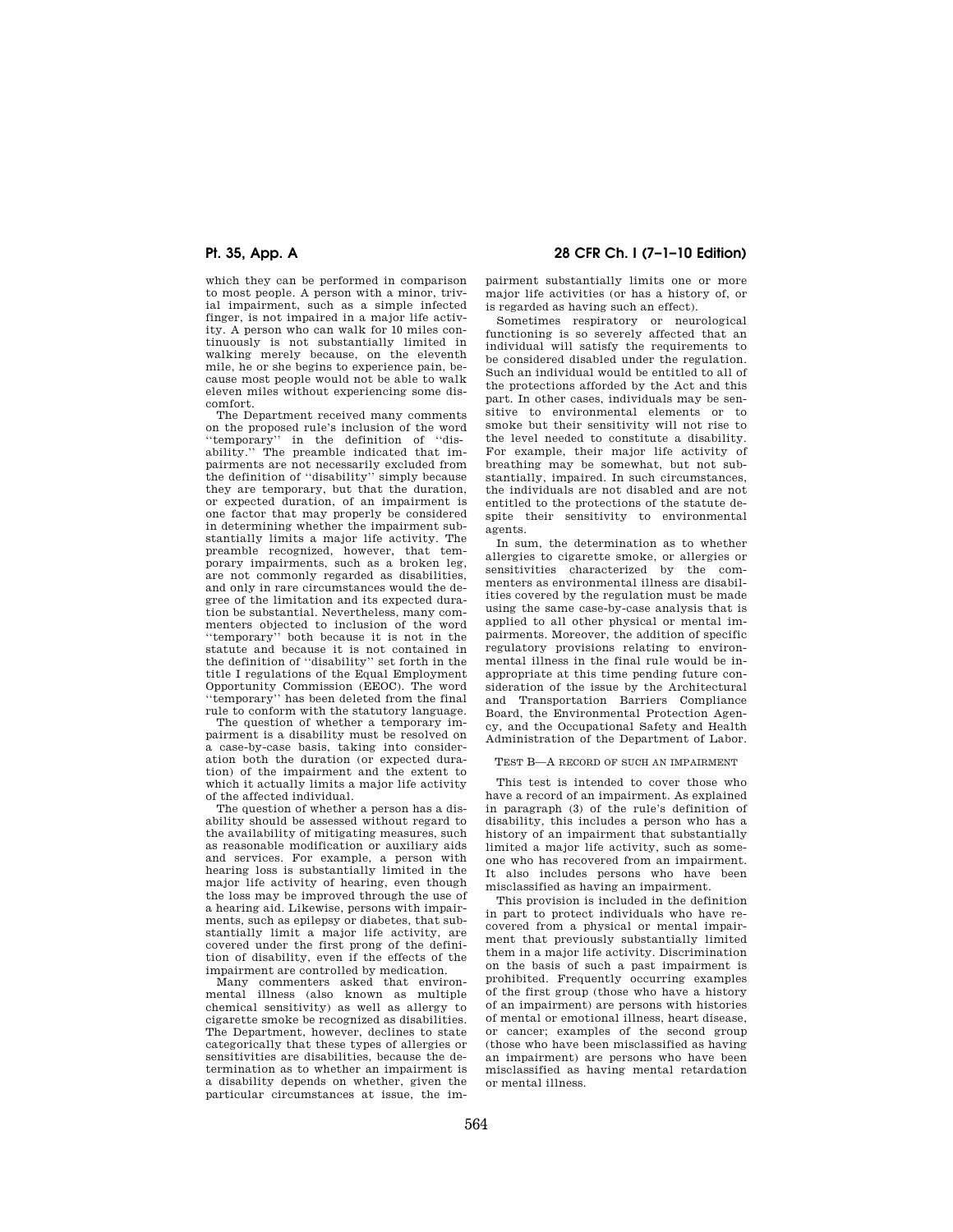### TEST C—BEING REGARDED AS HAVING SUCH AN IMPAIRMENT

This test, as contained in paragraph (4) of the definition, is intended to cover persons who are treated by a public entity as having a physical or mental impairment that substantially limits a major life activity. It applies when a person is treated as if he or she has an impairment that substantially limits a major life activity, regardless of whether that person has an impairment.

The Americans with Disabilities Act uses the same ''regarded as'' test set forth in the regulations implementing section 504 of the Rehabilitation Act. See, e.g., 28 CFR  $42.540(k)(2)(iv)$ , which provides:

(iv) ''Is regarded as having an impairment'' means (A) Has a physical or mental impairment that does not substantially limit major life activities but that is treated by a recipient as constituting such a limitation; (B) Has a physical or mental impairment that substantially limits major life activities only as a result of the attitudes of others toward such impairment; or (C) Has none of the impairments defined in paragraph  $(k)(2)(i)$  of this section but is treated by a recipient as having such an impairment.

The perception of the covered entity is a key element of this test. A person who perceives himself or herself to have an impairment, but does not have an impairment, and is not treated as if he or she has an impairment, is not protected under this test.

A person would be covered under this test if a public entity refused to serve the person because it perceived that the person had an impairment that limited his or her enjoyment of the goods or services being offered.

For example, persons with severe burns often encounter discrimination in community activities, resulting in substantial limitation of major life activities. These persons would be covered under this test based on the attitudes of others towards the impairment, even if they did not view themselves as ''impaired.''

The rationale for this third test, as used in the Rehabilitation Act of 1973, was articulated by the Supreme Court in *Arline,* 480 U.S. 273 (1987). The Court noted that although an individual may have an impairment that does not in fact substantially limit a major life activity, the reaction of others may prove just as disabling. ''Such an impairment might not diminish a person's physical or mental capabilities, but could nevertheless substantially limit that person's ability to work as a result of the negative reactions of others to the impairment.'' *Id.* at 283. The Court concluded that, by including this test in the Rehabilitation Act's definition, ''Congress acknowledged that society's accumulated myths and fears about disability and diseases are as handicapping

as are the physical limitations that flow from actual impairment.'' *Id.* at 284.

Thus, a person who is denied services or benefits by a public entity because of myths, fears, and stereotypes associated with disabilities would be covered under this third test whether or not the person's physical or mental condition would be considered a disability under the first or second test in the definition.

If a person is refused admittance on the basis of an actual or perceived physical or mental condition, and the public entity can articulate no legitimate reason for the refusal (such as failure to meet eligibility criteria), a perceived concern about admitting persons with disabilities could be inferred and the individual would qualify for coverage under the ''regarded as'' test. A person who is covered because of being regarded as having an impairment is not required to show that the public entity's perception is inaccurate (e.g., that he will be accepted by others) in order to receive benefits from the public entity.

Paragraph (5) of the definition lists certain conditions that are not included within the definition of ''disability.'' The excluded conditions are: Transvestism, transsexualism, pedophilia, exhibitionism, voyeurism, gender identity disorders not resulting from physical impairments, other sexual behavior disorders, compulsive gambling, kleptomania, pyromania, and psychoactive substance use disorders resulting from current illegal use of drugs. Unlike homosexuality and bisexuality, which are not considered impairments under either section 504 or the Americans with Disabilities Act (see the definition of ''disability,'' paragraph (1)(iv)), the conditions listed in paragraph (5), except for transvestism, are not necessarily excluded as impairments under section 504. (Transvestism was excluded from the definition of disability for section 504 by the Fair Housing Amendments Act of 1988, Pub. L. 100–430, section 6(b)). ''Drug.'' The definition of the term ''drug''

is taken from section 510(d)(2) of the ADA.

''Facility.'' ''Facility'' means all or any portion of buildings, structures, sites, complexes, equipment, rolling stock or other conveyances, roads, walks, passageways, parking lots, or other real or personal property, including the site where the building, property, structure, or equipment is located. It includes both indoor and outdoor areas where human-constructed improvements, structures, equipment, or property have been added to the natural environment.

Commenters raised questions about the applicability of this part to activities operated in mobile facilities, such as bookmobiles or mobile health screening units. Such activities would be covered by the requirement for program accessibility in §35.150, and would be included in the definition of ''facility'' as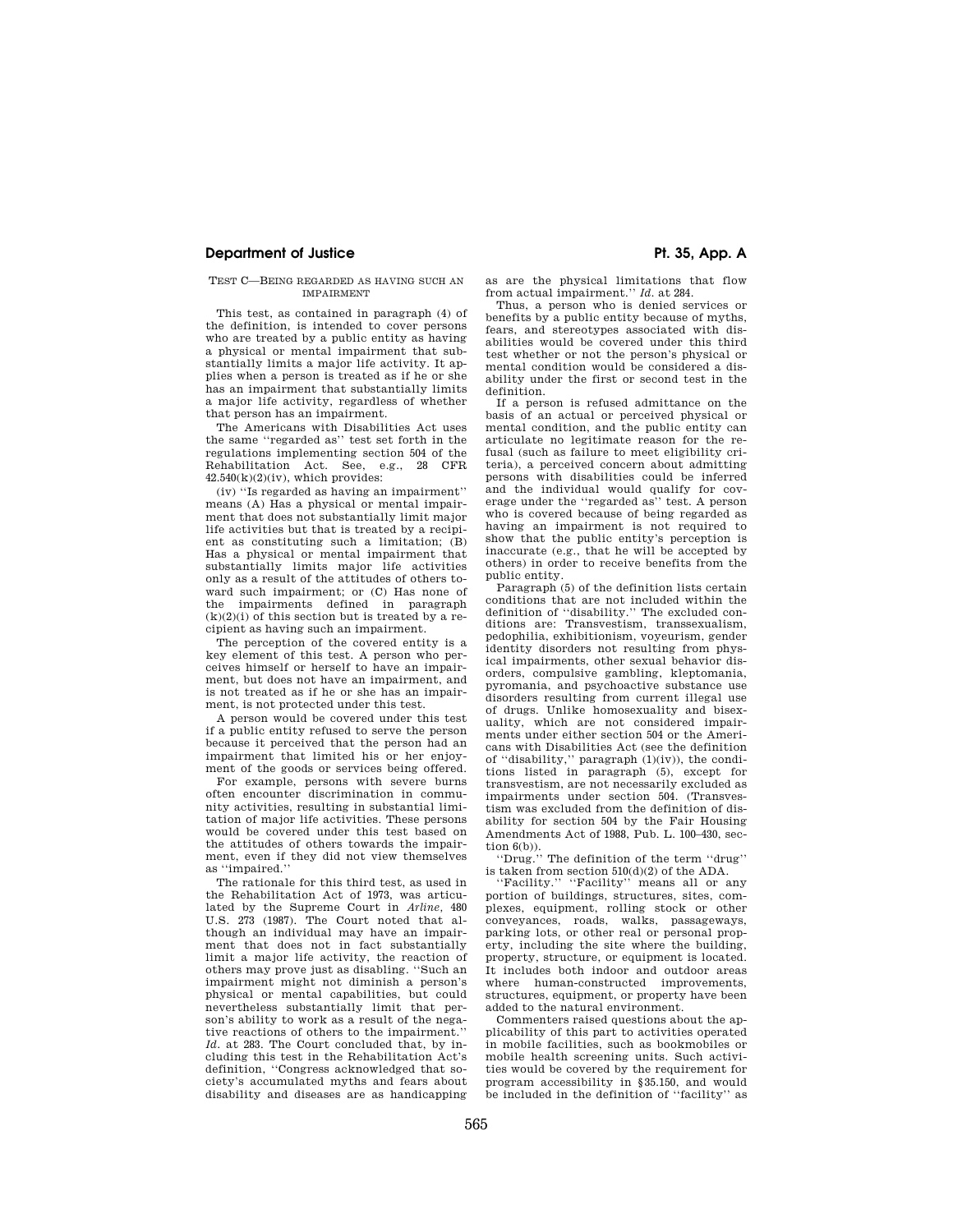''other real or personal property,'' although standards for new construction and alterations of such facilities are not yet included in the accessibility standards adopted by §35.151. Sections 35.150 and 35.151 specifically address the obligations of public entities to ensure accessibility by providing curb ramps at pedestrian walkways.

'Historic preservation programs'' and ''Historic properties'' are defined in order to aid in the interpretation of §§35.150 (a)(2) and  $(b)(2)$ , which relate to accessibility of historic preservation programs, and §35.151(d), which relates to the alteration of historic properties.

'Illegal use of drugs." The definition of ''illegal use of drugs'' is taken from section  $510(d)(1)$  of the Act and clarifies that the term includes the illegal use of one or more drugs.

''Individual with a disability'' means a person who has a disability but does not include an individual who is currently illegally using drugs, when the public entity acts on the basis of such use. The phrase ''current illegal

use of drugs'' is explained in §35.131. ''Public entity.'' The term ''public entity'' is defined in accordance with section 201(1) of the ADA as any State or local government; any department, agency, special purpose district, or other instrumentality of a State or States or local government; or the National Railroad Passenger Corporation, and any commuter authority (as defined in section 103(8) of the Rail Passenger Service Act).

''Qualified individual with a disability.'' The definition of ''qualified individual with a disability'' is taken from section 201(2) of the Act, which is derived from the definition of ''qualified handicapped person'' in the Department of Health and Human Services' regulation implementing section 504 (45 CFR §84.3(k)). It combines the definition at 45 CFR 84.3(k)(1) for employment (''a handicapped person who, with reasonable accommodation, can perform the essential functions of the job in question'') with the definition for other services at  $45$  CFR  $84.3(k)(4)$ (''a handicapped person who meets the essential eligibility requirements for the receipt of such services'').

Some commenters requested clarification of the term ''essential eligibility requirements.'' Because of the variety of situations in which an individual's qualifications will be at issue, it is not possible to include more specific criteria in the definition. The ''essential eligibility requirements'' for participation in some activities covered under this part may be minimal. For example, most public entities provide information about their operations as a public service to anyone who requests it. In such situations, the only ''eligibility requirement'' for receipt of such information would be the request for it. Where such information is provided by telephone, even the ability to use a voice tele-

**Pt. 35, App. A 28 CFR Ch. I (7–1–10 Edition)** 

phone is not an ''essential eligibility requirement,'' because §35.161 requires a public entity to provide equally effective telecommunication systems for individuals with impaired hearing or speech.

For other activities, identification of the 'essential eligibility requirements'' may be more complex. Where questions of safety are involved, the principles established in §36.208 of the Department's regulation implementing title III of the ADA, to be codified at 28 CFR, part 36, will be applicable. That section implements section 302(b)(3) of the Act, which provides that a public accommodation is not required to permit an individual to participate in or benefit from the goods, services, facilities, privileges, advantages and accommodations of the public accommodation, if that individual poses a direct threat to the health or safety of others.

A ''direct threat'' is a significant risk to the health or safety of others that cannot be eliminated by a modification of policies, practices, or procedures, or by the provision of auxiliary aids or services. In *School Board of Nassau County* v. *Arline,* 480 U.S. 273 (1987), the Supreme Court recognized that there is a need to balance the interests of people with disabilities against legitimate concerns for public safety. Although persons with disabilities are generally entitled to the protection of this part, a person who poses a significant risk to others will not be ''qualified,'' if reasonable modifications to the public entity's policies, practices, or procedures will not eliminate that risk.

The determination that a person poses a direct threat to the health or safety of others may not be based on generalizations or stereotypes about the effects of a particular disability. It must be based on an individualized assessment, based on reasonable judgment that relies on current medical evidence or on the best available objective evidence, to determine: the nature, duration, and severity of the risk; the probability that the potential injury will actually occur; and whether reasonable modifications of policies, practices, or procedures will mitigate the risk. This is the test established by the Supreme Court in *Arline.* Such an inquiry is essential if the law is to achieve its goal of protecting disabled individuals from discrimination based on prejudice, stereotypes, or unfounded fear, while giving appropriate weight to legitimate concerns, such as the need to avoid exposing others to significant health and safety risks. Making this assessment will not usually require the services of a physician. Sources for medical knowledge include guidance from public health authorities, such as the U.S. Public Health Service, the Centers for Disease Control, and the National Institutes of Health, including the National Institute of Mental Health.

''Qualified interpreter.'' The Department received substantial comment regarding the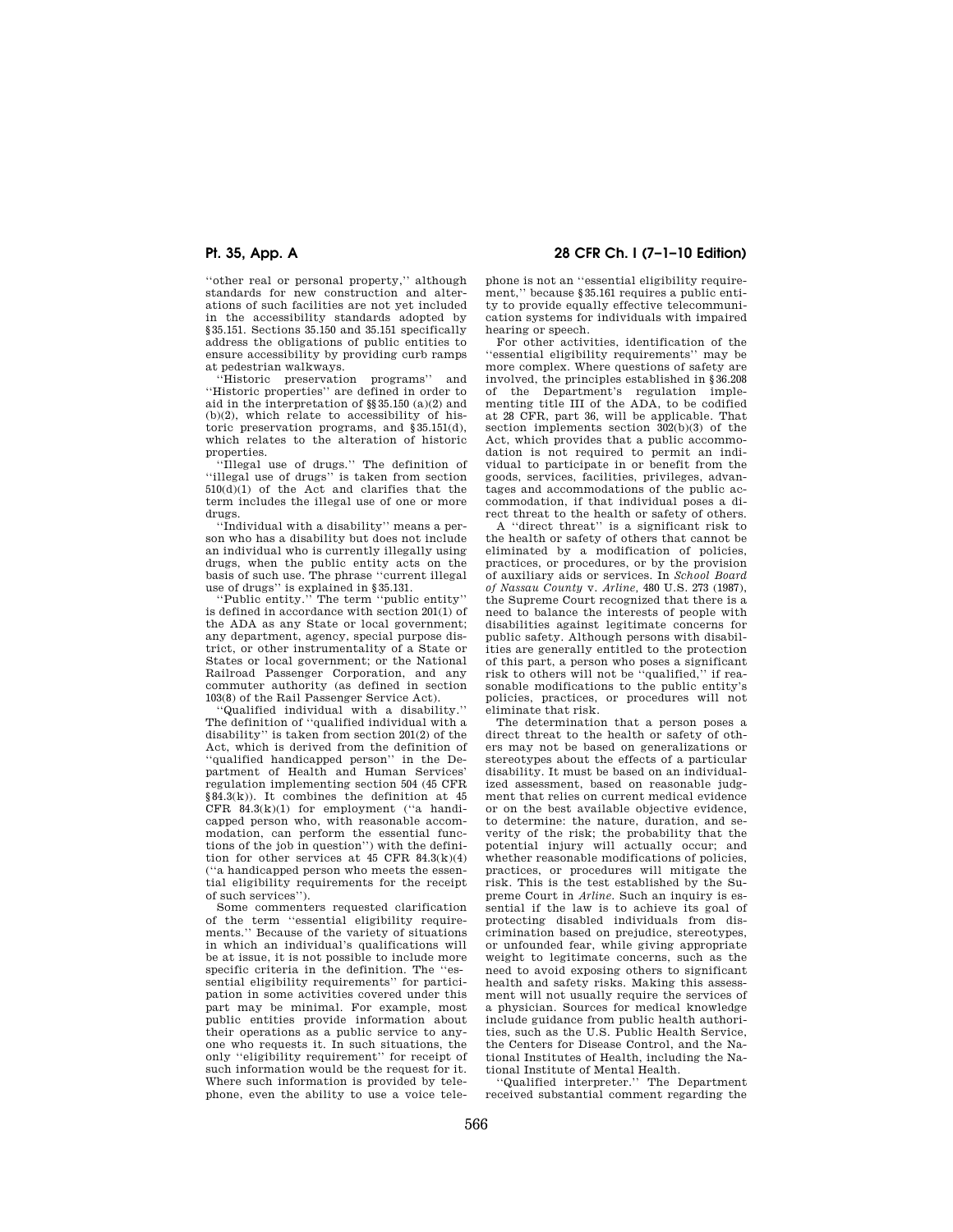lack of a definition of ''qualified interpreter.'' The proposed rule defined auxiliary aids and services to include the statutory term, ''qualified interpreters'' (§35.104), but did not define it. Section 35.160 requires the use of auxiliary aids including qualified interpreters and commenters stated that a lack of guidance on what the term means would create confusion among those trying to secure interpreting services and often result in less than effective communication.

Many commenters were concerned that, without clear guidance on the issue of 'qualified'' interpreter, the rule would be interpreted to mean ''available, rather than qualified'' interpreters. Some claimed that few public entities would understand the difference between a qualified interpreter and a person who simply knows a few signs or how to fingerspell.

In order to clarify what is meant by ''qualified interpreter'' the Department has added a definition of the term to the final rule. A qualified interpreter means an interpreter who is able to interpret effectively, accurately, and impartially both receptively and expressively, using any necessary specialized vocabulary. This definition focuses on the actual ability of the interpreter in a particular interpreting context to facilitate effective communication between the public entity and the individual with disabilities.

Public comment also revealed that public entities have at times asked persons who are deaf to provide family members or friends to interpret. In certain circumstances, notwithstanding that the family member of friend is able to interpret or is a certified interpreter, the family member or friend may not be qualified to render the necessary interpretation because of factors such as emotional or personal involvement or considerations of confidentiality that may adversely affect the ability to interpret''effectively, accurately, and impartially.

The definition of ''qualified interpreter'' in this rule does not invalidate or limit standards for interpreting services of any State or local law that are equal to or more stringent than those imposed by this definition. For instance, the definition would not supersede any requirement of State law for use of a certified interpreter in court proceedings.

''Section 504.'' The Department added a definition of ''section 504'' because the term is used extensively in subpart F of this part.

"State." The definition of "State" is identical to the statutory definition in section 3(3) of the ADA.

#### *Section 35.105 Self-evaluation*

Section 35.105 establishes a requirement, based on the section 504 regulations for federally assisted and federally conducted programs, that a public entity evaluate its current policies and practices to identify and correct any that are not consistent with the

requirements of this part. As noted in the discussion of §35.102, activities covered by the Department of Transportation's regulation implementing subtitle B of title II are not required to be included in the self-evaluation required by this section.

Experience has demonstrated the self-evaluation process to be a valuable means of establishing a working relationship with individuals with disabilities, which has promoted both effective and efficient implementation of section 504. The Department expects that it will likewise be useful to public entities newly covered by the ADA.

All public entities are required to do a selfevaluation. However, only those that employ 50 or more persons are required to maintain the self-evaluation on file and make it available for public inspection for three years. The number 50 was derived from the Department of Justice's section 504 regulations for federally assisted programs, 28 CFR 42.505(c). The Department received comments critical of this limitation, some suggesting the requirement apply to all public entities and others suggesting that the number be changed from 50 to 15. The final rule has not been changed. Although many regulations implementing section 504 for federally assisted programs do use 15 employees as the cut-off for this record-keeping requirement, the Department believes that it would be inappropriate to extend it to those smaller public entities covered by this regulation that do not receive Federal financial assistance. This approach has the benefit of minimizing paperwork burdens on small entities.

Paragraph (d) provides that the self-evaluation required by this section shall apply only to programs not subject to section 504 or those policies and practices, such as those involving communications access, that have not already been included in a self-evaluation required under an existing regulation implementing section 504. Because most selfevaluations were done from five to twelve years ago, however, the Department expects that a great many public entities will be reexamining all of their policies and programs. Programs and functions may have changed, and actions that were supposed to have been taken to comply with section 504 may not have been fully implemented or may no longer be effective. In addition, there have been statutory amendments to section 504 which have changed the coverage of section 504, particularly the Civil Rights Restoration Act of 1987, Public Law No. 100–259, 102 Stat. 28 (1988), which broadened the definition of a covered ''program or activity.''

Several commenters suggested that the Department clarify public entities' liability during the one-year period for compliance with the self-evaluation requirement. The self-evaluation requirement does not stay the effective date of the statute nor of this part. Public entities are, therefore, not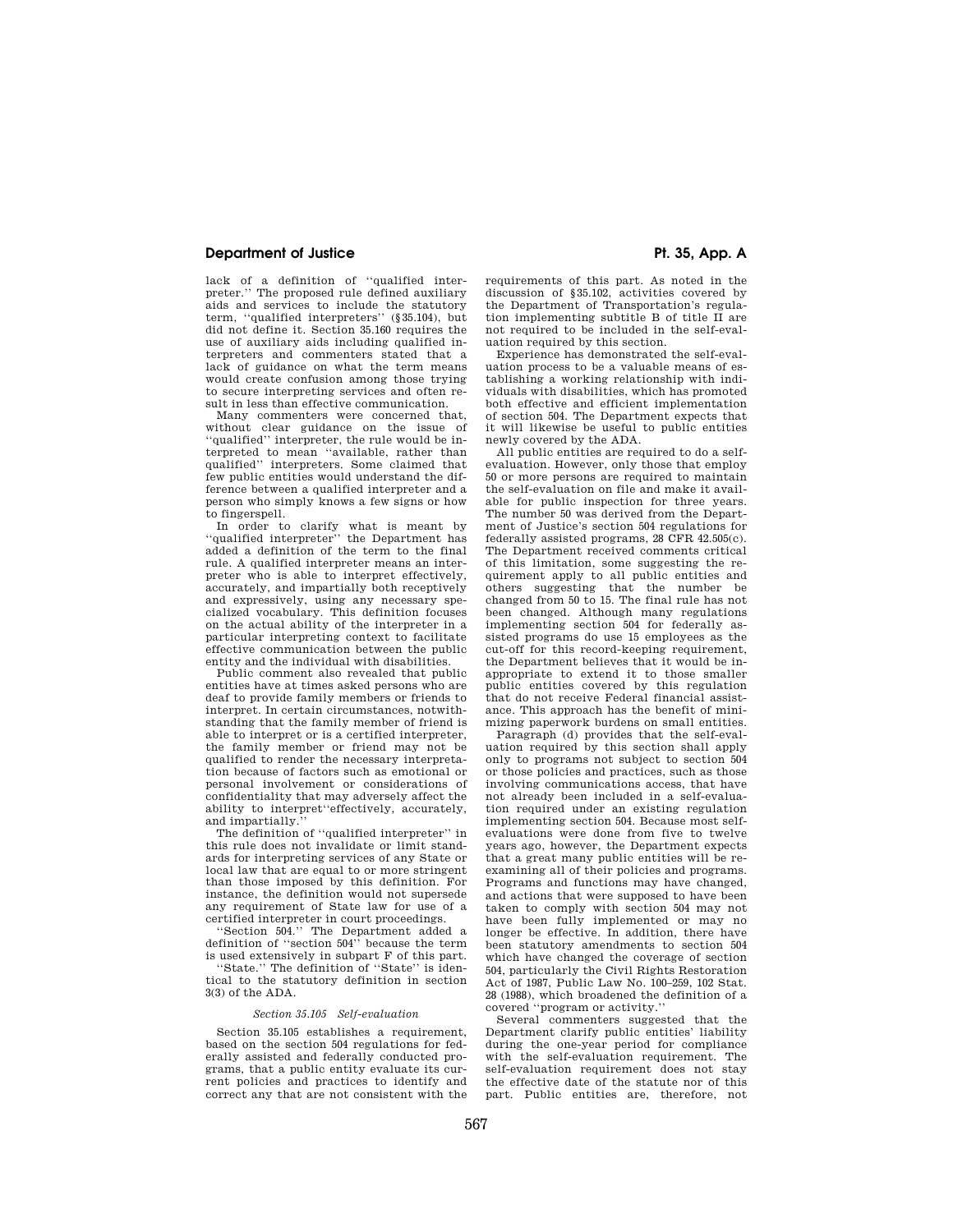shielded from discrimination claims during that time.

Other commenters suggested that the rule require that every self-evaluation include an examination of training efforts to assure that individuals with disabilities are not subjected to discrimination because of insensitivity, particularly in the law enforcement area. Although the Department has not added such a specific requirement to the rule, it would be appropriate for public entities to evaluate training efforts because, in many cases, lack of training leads to discriminatory practices, even when the policies in place are nondiscriminatory.

#### *Section 35.106 Notice*

Section 35.106 requires a public entity to disseminate sufficient information to applicants, participants, beneficiaries, and other interested persons to inform them of the rights and protections afforded by the ADA and this regulation. Methods of providing this information include, for example, the publication of information in handbooks, manuals, and pamphlets that are distributed to the public to describe a public entity's programs and activities; the display of informative posters in service centers and other public places; or the broadcast of information by television or radio. In providing the notice, a public entity must comply with the requirements for effective communication in §35.160. The preamble to that section gives guidance on how to effectively communicate with individuals with disabilities.

#### *Section 35.107 Designation of Responsible Employee and Adoption of Grievance Procedures*

Consistent with §35.105, self-evaluation, the final rule requires that public entities with 50 or more employees designate a responsible employee and adopt grievance procedures. Most of the commenters who suggested that the requirement that self-evaluation be maintained on file for three years not be limited to those employing 50 or more persons made a similar suggestion concerning §35.107. Commenters recommended either that all public entities be subject to §35.107, or that ''50 or more persons'' be changed to ''15 or more persons.'' As explained in the discussion of §35.105, the Department has not adopted this suggestion.

The requirement for designation of an employee responsible for coordination of efforts to carry out responsibilities under this part is derived from the HEW regulation implementing section 504 in federally assisted programs. The requirement for designation of a particular employee and dissemination of information about how to locate that employee helps to ensure that individuals dealing with large agencies are able to easily find a responsible person who is familiar

# **Pt. 35, App. A 28 CFR Ch. I (7–1–10 Edition)**

with the requirements of the Act and this part and can communicate those requirements to other individuals in the agency who may be unaware of their responsibilities. This paragraph in no way limits a public entity's obligation to ensure that all of its employees comply with the requirements of this part, but it ensures that any failure by individual employees can be promptly corrected by the designated employee.

Section 35.107(b) requires public entities with 50 or more employees to establish grievance procedures for resolving complaints of violations of this part. Similar requirements are found in the section 504 regulations for federally assisted programs (see, e.g., 45 CFR 84.7(b)). The rule, like the regulations for federally assisted programs, provides for investigation and resolution of complaints by a Federal enforcement agency. It is the view of the Department that public entities subject to this part should be required to establish a mechanism for resolution of complaints at the local level without requiring the complainant to resort to the Federal complaint procedures established under subpart F. Complainants would not, however, be required to exhaust the public entity's grievance procedures before filing a complaint under subpart F. Delay in filing the complaint at the Federal level caused by pursuit of the remedies available under the grievance procedure would generally be considered good cause for extending the time allowed for filing under §35.170(b).

### *Subpart B—General Requirements*

#### *Section 35.130 General Prohibitions Against Discrimination*

The general prohibitions against discrimination in the rule are generally based on the prohibitions in existing regulations implementing section 504 and, therefore, are already familiar to State and local entities covered by section 504. In addition, §35.130 includes a number of provisions derived from title III of the Act that are implicit to a certain degree in the requirements of regulations implementing section 504.

Several commenters suggested that this part should include the section of the proposed title III regulation that implemented section 309 of the Act, which requires that courses and examinations related to applications, licensing, certification, or certification, or credentialing be provided in an accessible place and manner or that alternative accessible arrangements be made. The Department has not adopted this suggestion. The requirements of this part, including the general prohibitions of discrimination in this section, the program access requirements of subpart D, and the communications requirements of subpart E, apply to courses and examinations provided by public entities. The Department considers these requirements to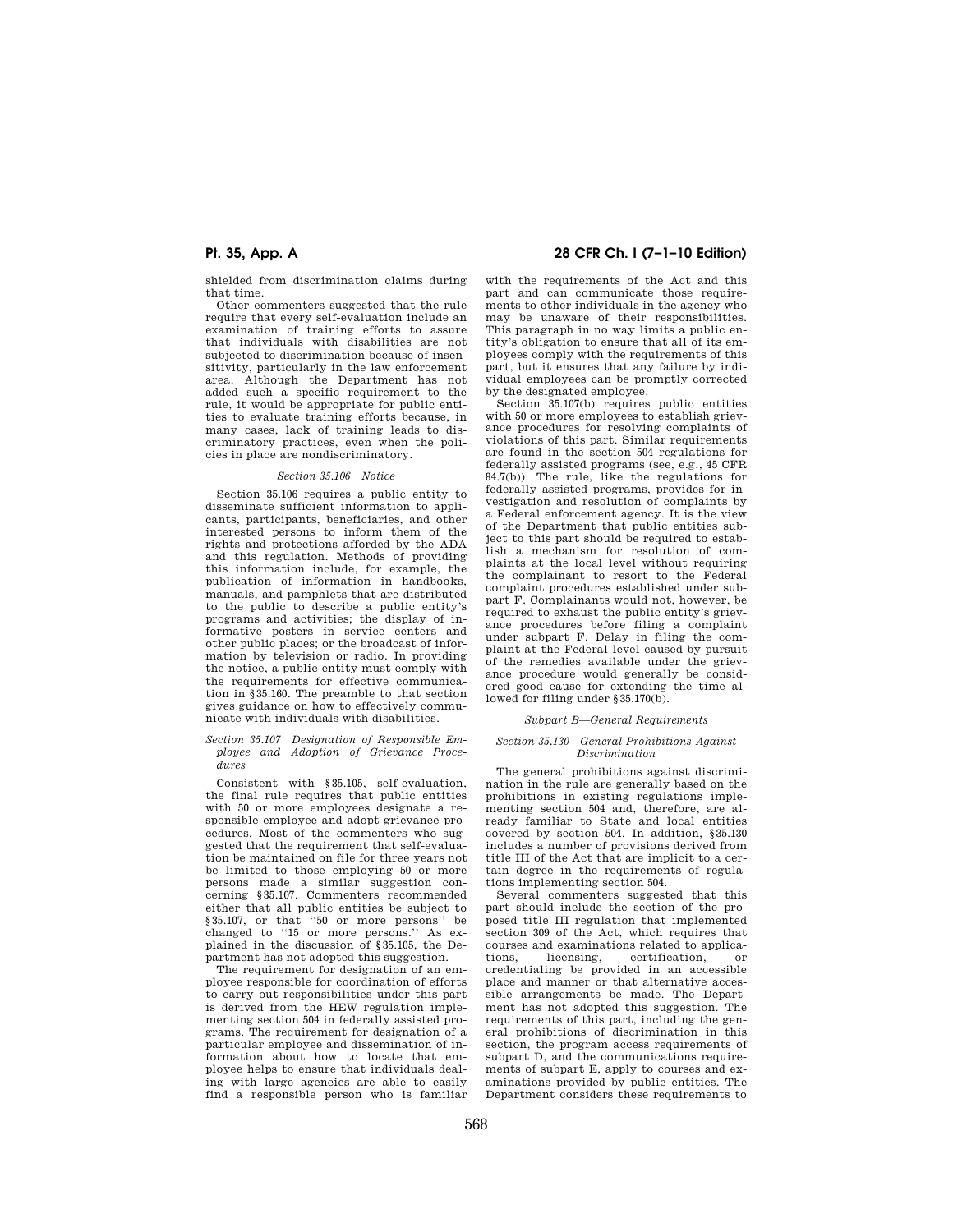be sufficient to ensure that courses and examinations administered by public entities meet the requirements of section 309. For example, a public entity offering an examination must ensure that modifications of policies, practices, or procedures or the provision of auxiliary aids and services furnish the individual with a disability an equal opportunity to demonstrate his or her knowledge or ability. Also, any examination spe-cially designed for individuals with disabilities must be offered as often and in as timely a manner as are other examinations. Further, under this part, courses and examinations must be offered in the most integrated<br>setting appropriate. The analysis of setting appropriate. §35.130(d) is relevant to this determination.

A number of commenters asked that the regulation be amended to require training of law enforcement personnel to recognize the difference between criminal activity and the effects of seizures or other disabilities such as mental retardation, cerebral palsy, traumatic brain injury, mental illness, or deafness. Several disabled commenters gave personal statements about the abuse they had received at the hands of law enforcement personnel. Two organizations that commented cited the Judiciary report at 50 as authority to require law enforcement training.

The Department has not added such a training requirement to the regulation. Discriminatory arrests and brutal treatment are already unlawful police activities. The general regulatory obligation to modify policies, practices, or procedures requires law enforcement to make changes in policies that result in discriminatory arrests or abuse of individuals with disabilities. Under this section law enforcement personnel would be required to make appropriate efforts to determine whether perceived strange or disruptive behavior or unconsciousness is the result of a disability. The Department notes that a number of States have attempted to address the problem of arresting disabled persons for noncriminal conduct resulting from their disability through adoption of the Uniform Duties to Disabled Persons Act, and encourages other jurisdictions to consider that approach.

Paragraph (a) restates the nondiscrimination mandate of section 202 of the ADA. The remaining paragraphs in §35.130 establish the general principles for analyzing whether any particular action of the public entity violates this mandate.

Paragraph (b) prohibits overt denials of equal treatment of individuals with disabilities. A public entity may not refuse to provide an individual with a disability with an equal opportunity to participate in or benefit from its program simply because the person has a disability.

Paragraph  $(b)(1)(i)$  provides that it is discriminatory to deny a person with a dis-

ability the right to participate in or benefit from the aid, benefit, or service provided by a public entity. Paragraph (b)(1)(ii) provides that the aids, benefits, and services provided to persons with disabilities must be equal to those provided to others, and paragraph  $(b)(1)(iii)$  requires that the aids, benefits, or services provided to individuals with disabilities must be as effective in affording equal opportunity to obtain the same result, to gain the same benefit, or to reach the same level of achievement as those provided to others. These paragraphs are taken from the regulations implementing section 504 and simply restate principles long established under section 504.

Paragraph (b)(1)(iv) permits the public entity to develop separate or different aids, benefits, or services when necessary to provide individuals with disabilities with an equal opportunity to participate in or benefit from the public entity's programs or activities, but only when necessary to ensure that the aids, benefits, or services are as effective as those provided to others. Paragraph  $(b)(1)(iv)$  must be read in conjunction with paragraphs  $(b)(2)$ ,  $(d)$ , and  $(e)$ . Even when separate or different aids, benefits, or services would be more effective, paragraph (b)(2) provides that a qualified individual with a disability still has the right to choose to participate in the program that is not designed to accommodate individuals with disabilities. Paragraph (d) requires that a public entity administer services, programs, and activities in the most integrated setting appropriate to the needs of qualified individuals with disabilities.

Paragraph (b)(2) specifies that, notwithstanding the existence of separate or different programs or activities provided in accordance with this section, an individual with a disability shall not be denied the opportunity to participate in such programs or activities that are not separate or different. Paragraph (e), which is derived from section 501(d) of the Americans with Disabilities Act, states that nothing in this part shall be construed to require an individual with a disability to accept an accommodation, aid, service, opportunity, or benefit that he or she chooses not to accept.

Taken together, these provisions are intended to prohibit exclusion and segregation of individuals with disabilities and the denial of equal opportunities enjoyed by others, based on, among other things, presumptions, patronizing attitudes, fears, and stereotypes about individuals with disabilities. Consistent with these standards, public entities are required to ensure that their actions are based on facts applicable to individuals and not on presumptions as to what a class of individuals with disabilities can or cannot do.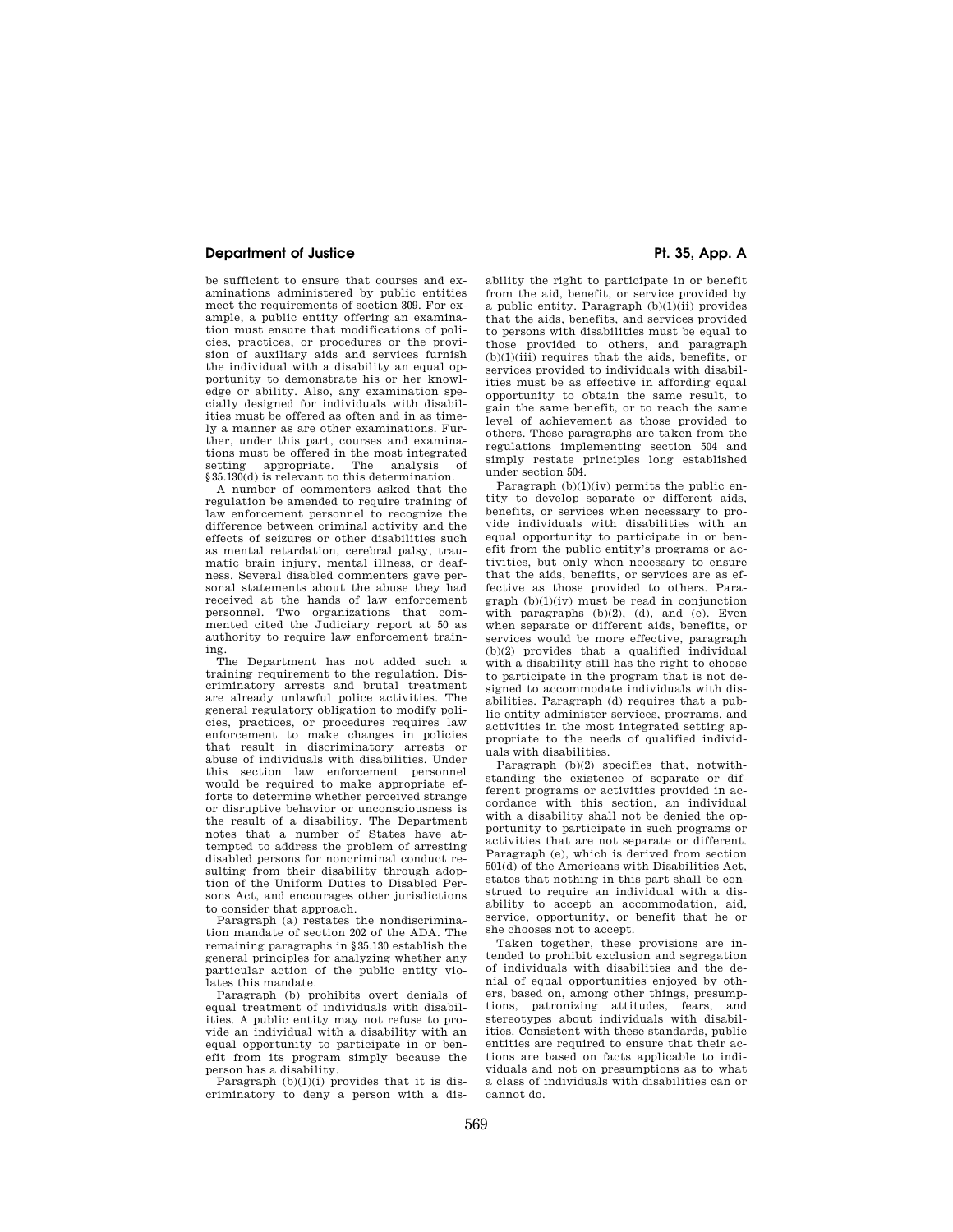Integration is fundamental to the purposes of the Americans with Disabilities Act. Provision of segregated accommodations and services relegates persons with disabilities to second-class status. For example, it would be a violation of this provision to require persons with disabilities to eat in the back room of a government cafeteria or to refuse to allow a person with a disability the full use of recreation or exercise facilities because of stereotypes about the person's ability to participate.

Many commenters objected to proposed paragraphs  $(b)(1)(iv)$  and  $(d)$  as allowing continued segregation of individuals with disabilities. The Department recognizes that promoting integration of individuals with disabilities into the mainstream of society is an important objective of the ADA and agrees that, in most instances, separate programs for individuals with disabilities will not be permitted. Nevertheless, section 504 does permit separate programs in limited circumstances, and Congress clearly intended the regulations issued under title II to adopt the standards of section 504. Furthermore, Congress included authority for separate programs in the specific requirements of title III of the Act. Section  $302(b)(1)(A)(iii)$  of the Act provides for separate benefits in language similar to that in §35.130(b)(1)(iv), and section  $302(b)(1)(B)$  includes the same requirement for ''the most integrated setting appropriate'' as in §35.130(d).

Even when separate programs are permitted, individuals with disabilities cannot be denied the opportunity to participate in programs that are not separate or different. This is an important and overarching principle of the Americans with Disabilities Act. Separate, special, or different programs that are designed to provide a benefit to persons with disabilities cannot be used to restrict the participation of persons with disabilities in general, integrated activities.

For example, a person who is blind may wish to decline participating in a special museum tour that allows persons to touch sculptures in an exhibit and instead tour the exhibit at his or her own pace with the museum's recorded tour. It is not the intent of this section to require the person who is blind to avail himself or herself of the special tour. Modified participation for persons with disabilities must be a choice, not a requirement.

In addition, it would not be a violation of this section for a public entity to offer recreational programs specially designed for children with mobility impairments. However, it would be a violation of this section if the entity then excluded these children from other recreational services for which they are qualified to participate when these services are made available to nondisabled children, or if the entity required children

**Pt. 35, App. A 28 CFR Ch. I (7–1–10 Edition)** 

with disabilities to attend only designated programs.

Many commenters asked that the Department clarify a public entity's obligations within the integrated program when it offers a separate program but an individual with a disability chooses not to participate in the separate program. It is impossible to make a blanket statement as to what level of auxiliary aids or modifications would be required in the integrated program. Rather, each situation must be assessed individually. The starting point is to question whether the separate program is in fact necessary or appropriate for the individual. Assuming the separate program would be appropriate for a particular individual, the extent to which that individual must be provided with modifications in the integrated program will depend not only on what the individual needs but also on the limitations and defenses of this part. For example, it may constitute an undue burden for a public accommodation, which provides a full-time interpreter in its special guided tour for individuals with hearing impairments, to hire an additional interpreter for those individuals who choose to attend the integrated program. The Department cannot identify categorically the level of assistance or aid required in the integrated program.

Paragraph  $(b)(1)(v)$  provides that a public entity may not aid or perpetuate discrimination against a qualified individual with a disability by providing significant assistance to an agency, organization, or person that discriminates on the basis of disability in providing any aid, benefit, or service to beneficiaries of the public entity's program. This paragraph is taken from the regulations implementing section 504 for federally assisted programs.

Paragraph  $(b)(1)(vi)$  prohibits the public entity from denying a qualified individual with a disability the opportunity to participate as a member of a planning or advisory board.

Paragraph (b)(1)(vii) prohibits the public entity from limiting a qualified individual with a disability in the enjoyment of any right, privilege, advantage, or opportunity enjoyed by others receiving any aid, benefit, or service.

Paragraph (b)(3) prohibits the public entity from utilizing criteria or methods of administration that deny individuals with disabilities access to the public entity's services, programs, and activities or that perpetuate the discrimination of another public entity, if both public entities are subject to common administrative control or are agencies of the same State. The phrase ''criteria or methods of administration'' refers to official written policies of the public entity and to the actual practices of the public entity. This paragraph prohibits both blatantly exclusionary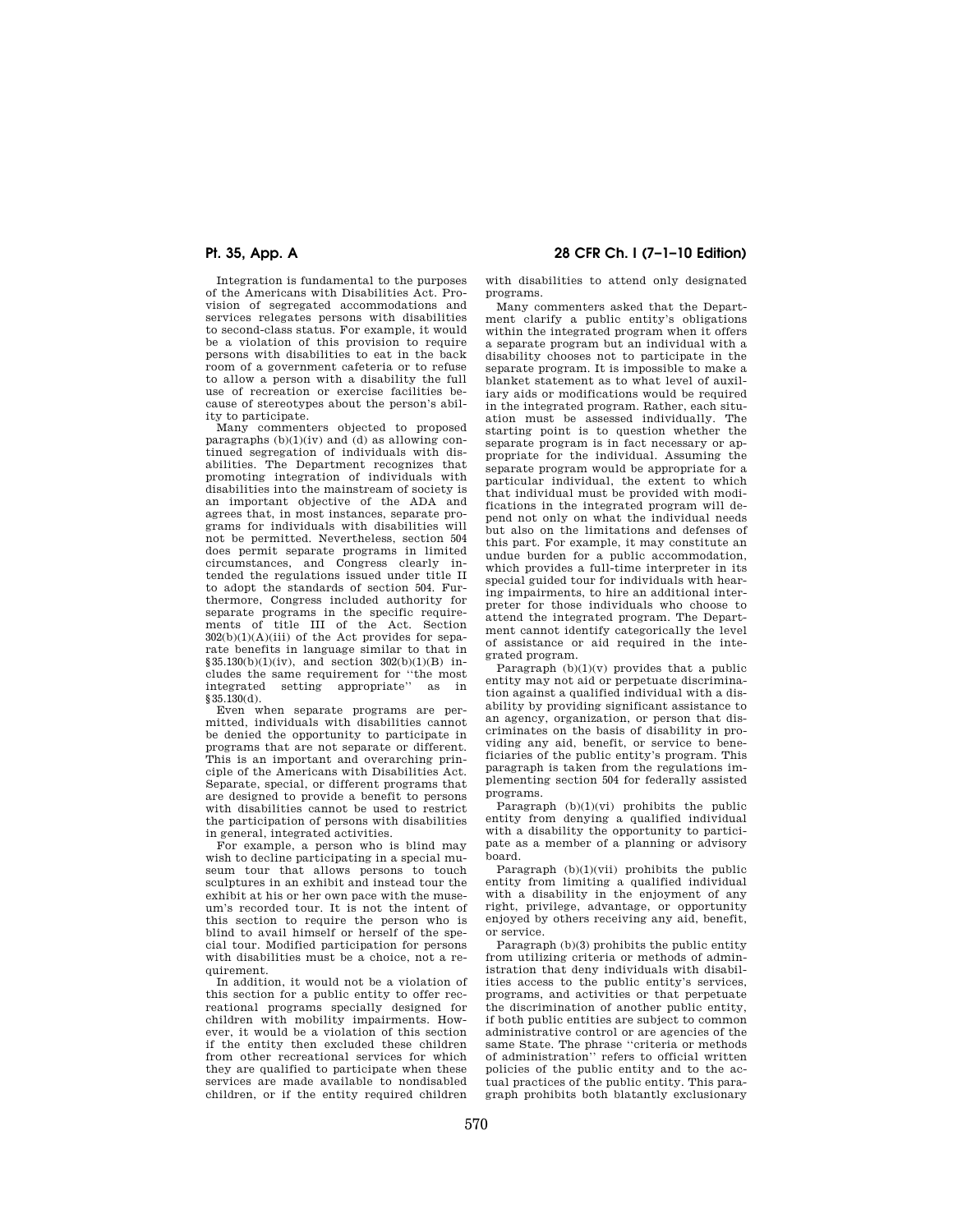policies or practices and nonessential policies and practices that are neutral on their face, but deny individuals with disabilities an effective opportunity to participate. This standard is consistent with the interpretation of section 504 by the U.S. Supreme Court in *Alexander* v. *Choate,* 469 U.S. 287 (1985). The Court in *Choate* explained that members of Congress made numerous statements during passage of section 504 regarding eliminating architectural barriers, providing access to transportation, and eliminating discriminatory effects of job qualification procedures. The Court then noted: ''These statements would ring hollow if the resulting legislation could not rectify the harms resulting from action that discriminated by effect as well as by design.'' *Id.* at 297 (footnote omitted).

Paragraph (b)(4) specifically applies the prohibition enunciated in  $\S 35.130(b)(3)$  to the process of selecting sites for construction of new facilities or selecting existing facilities to be used by the public entity. Paragraph (b)(4) does not apply to construction of additional buildings at an existing site.

Paragraph (b)(5) prohibits the public entity, in the selection of procurement contractors, from using criteria that subject qualified individuals with disabilities to discrimination on the basis of disability.

Paragraph (b)(6) prohibits the public entity from discriminating against qualified individuals with disabilities on the basis of disability in the granting of licenses or certification. A person is a ''qualified individual with a disability'' with respect to licensing or certification if he or she can meet the essential eligibility requirements for receiving the license or certification (see §35.104).

A number of commenters were troubled by the phrase ''essential eligibility requirements'' as applied to State licensing requirements, especially those for health care professions. Because of the variety of types of programs to which the definition of ''qualified individual with a disability'' applies, it is not possible to use more specific language in the definition. The phrase ''essential eligibility requirements,'' however, is taken from the definitions in the regulations implementing section 504, so caselaw under section 504 will be applicable to its interpretation. In *Southeastern Community College* v. *Davis,* 442 U.S. 397, for example, the Supreme Court held that section 504 does not require an institution to ''lower or effect substantial modifications of standards to accommodate a handicapped person,'' 442 U.S. at 413, and that the school had established that the plaintiff was not ''qualified'' because she was not able to ''serve the nursing profession in all customary ways,'' *id.* Whether a particular requirement is ''essential'' will, of course, depend on the facts of the particular case.

In addition, the public entity may not establish requirements for the programs or activities of licensees or certified entities that subject qualified individuals with disabilities to discrimination on the basis of disability. For example, the public entity must comply with this requirement when establishing safety standards for the operations of licensees. In that case the public entity must ensure that standards that it promulgates do not discriminate against the employment of qualified individuals with disabilities in an impermissible manner.

Paragraph (b)(6) does not extend the requirements of the Act or this part directly to the programs or activities of licensees or certified entities themselves. The programs or activities of licensees or certified entities are not themselves programs or activities of the public entity merely by virtue of the license or certificate.

Paragraph (b)(7) is a specific application of the requirement under the general prohibitions of discrimination that public entities make reasonable modifications in policies, practices, or procedures where necessary to avoid discrimination on the basis of disability. Section 302(b)(2)(A)(ii) of the ADA sets out this requirement specifically for public accommodations covered by title III of the Act, and the House Judiciary Committee Report directs the Attorney General to include those specific requirements in the title II regulation to the extent that they do not conflict with the regulations implementing section 504. Judiciary report at 52.

Paragraph (b)(8), a new paragraph not contained in the proposed rule, prohibits the imposition or application of eligibility criteria that screen out or tend to screen out an individual with a disability or any class of individuals with disabilities from fully and equally enjoying any service, program, or activity, unless such criteria can be shown to be necessary for the provision of the service, program, or activity being offered. This prohibition is also a specific application of the general prohibitions of discrimination and is based on section 302(b)(2)(A)(i) of the ADA. It prohibits overt denials of equal treatment of individuals with disabilities, or establishment of exclusive or segregative criteria that would bar individuals with disabilities from participation in services, benefits, or activities.

Paragraph (b)(8) also prohibits policies that unnecessarily impose requirements or burdens on individuals with disabilities that are not placed on others. For example, public entities may not require that a qualified individual with a disability be accompanied by an attendant. A public entity is not, however, required to provide attendant care, or assistance in toileting, eating, or dressing to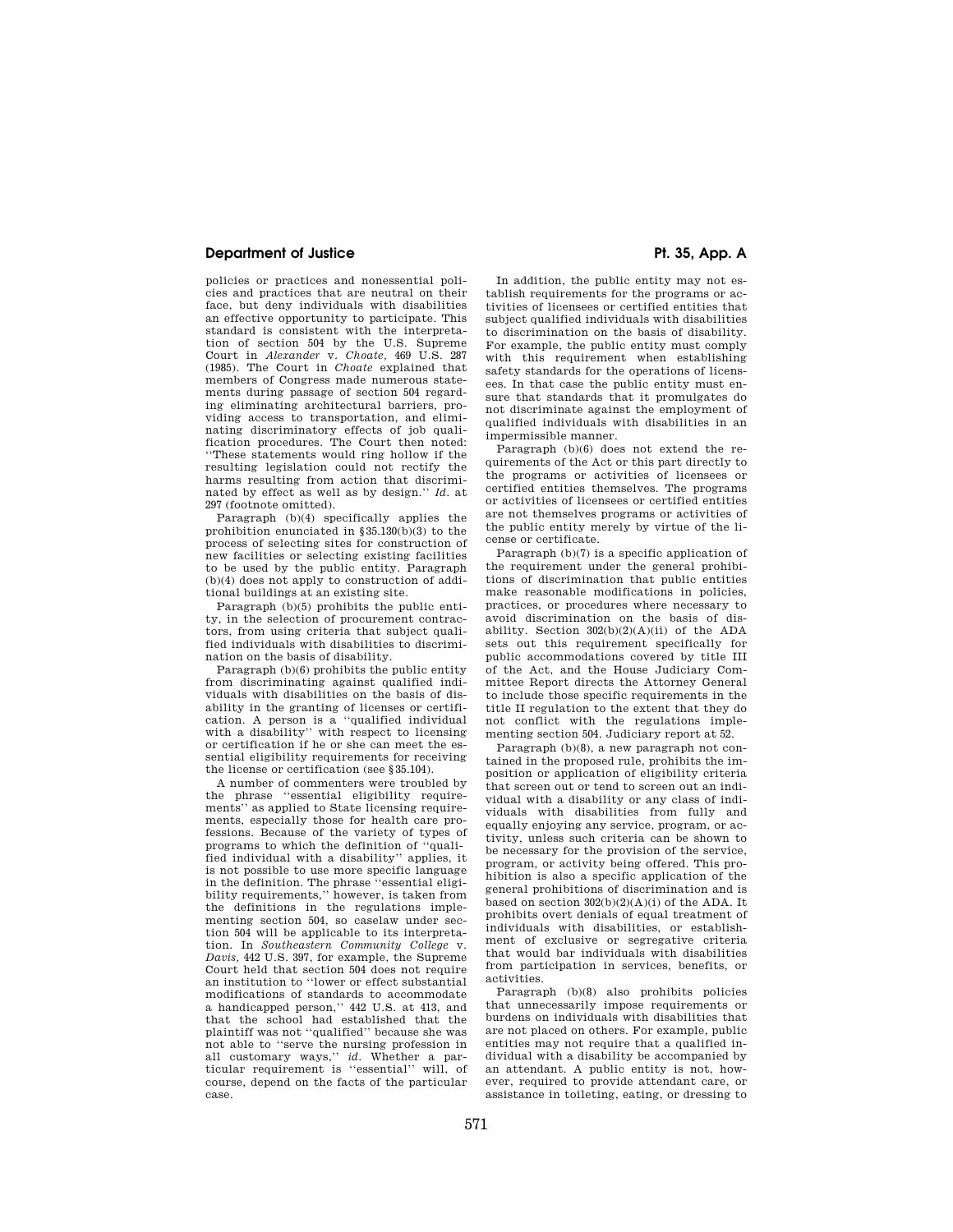individuals with disabilities, except in special circumstances, such as where the individual is an inmate of a custodial or correctional institution.

In addition, paragraph (b)(8) prohibits the imposition of criteria that ''tend to'' screen out an individual with a disability. This concept, which is derived from current regulations under section 504 (*see, e.g.,* 45 CFR 84.13), makes it discriminatory to impose policies or criteria that, while not creating a direct bar to individuals with disabilities, indirectly prevent or limit their ability to participate. For example, requiring presentation of a driver's license as the sole means of identification for purposes of paying by check would violate this section in situations where, for example, individuals with severe vision impairments or developmental disabilities or epilepsy are ineligible to receive a driver's license and the use of an alternative means of identification, such as another photo I.D. or credit card, is feasible.

A public entity may, however, impose neutral rules and criteria that screen out, or tend to screen out, individuals with disabilities if the criteria are necessary for the safe operation of the program in question. Examples of safety qualifications that would be justifiable in appropriate circumstances would include eligibility requirements for drivers' licenses, or a requirement that all participants in a recreational rafting expedition be able to meet a necessary level of swimming proficiency. Safety requirements must be based on actual risks and not on speculation, stereotypes, or generalizations about individuals with disabilities.

Paragraph (c) provides that nothing in this part prohibits a public entity from providing benefits, services, or advantages to individuals with disabilities, or to a particular class of individuals with disabilities, beyond those required by this part. It is derived from a provision in the section 504 regulations that permits programs conducted pursuant to Federal statute or Executive order that are designed to benefit only individuals with disabilities or a given class of individuals with disabilities to be limited to those individuals with disabilities. Section 504 ensures that federally assisted programs are made available to all individuals, without regard to disabilities, unless the Federal program under which the assistance is provided is specifically limited to individuals with disabilities or a particular class of individuals with disabilities. Because coverage under this part is not limited to federally assisted programs, paragraph (c) has been revised to clarify that State and local governments may provide special benefits, beyond those required by the nondiscrimination requirements of this part, that are limited to individuals with disabilities or a particular class of individuals with disabilities, without thereby incurring additional obligations to persons without

# **Pt. 35, App. A 28 CFR Ch. I (7–1–10 Edition)**

disabilities or to other classes of individuals with disabilities.

Paragraphs (d) and (e), previously referred to in the discussion of paragraph  $(b)(1)(iv)$ , provide that the public entity must administer services, programs, and activities in the most integrated setting appropriate to the needs of qualified individuals with disabilities, *i.e.,* in a setting that enables individuals with disabilities to interact with nondisabled persons to the fullest extent possible, and that persons with disabilities must be provided the option of declining to accept a particular accommodation.

Some commenters expressed concern that §35.130(e), which states that nothing in the rule requires an individual with a disability to accept special accommodations and services provided under the ADA, could be interpreted to allow guardians of infants or older people with disabilities to refuse medical treatment for their wards. Section 35.130(e) has been revised to make it clear that paragraph (e) is inapplicable to the concern of the commenters. A new paragraph (e)(2) has been added stating that nothing in the regulation authorizes the representative or guardian of an individual with a disability to decline food, water, medical treatment, or medical services for that individual. New paragraph (e) clarifies that neither the ADA nor the regulation alters current Federal law ensuring the rights of incompetent individuals with disabilities to receive food, water, and medical treatment. See, *e.g.,* Child Abuse Amendments of 1984 (42 U.S.C. 5106a(b)(10), 5106g(10)); Rehabilitation Act of 1973, as amended (29 U.S.C. 794); the Developmentally Disabled Assistance and Bill of Rights Act (42 U.S.C. 6042).

Sections 35.130(e) (1) and (2) are based on section 501(d) of the ADA. Section 501(d) was designed to clarify that nothing in the ADA requires individuals with disabilities to accept special accommodations and services for individuals with disabilities that may segregate them:

The Committee added this section [501(d)] to clarify that nothing in the ADA is intended to permit discriminatory treatment on the basis of disability, even when such treatment is rendered under the guise of providing an accommodation, service, aid or benefit to the individual with disability. For example, a blind individual may choose not to avail himself or herself of the right to go to the front of a line, even if a particular public accommodation has chosen to offer such a modification of a policy for blind individuals. Or, a blind individual may choose to decline to participate in a special museum tour that allows persons to touch sculptures in an exhibit and instead tour the exhibits at his or her own pace with the museum's recorded tour.

Judiciary report at 71–72. The Act is not to be construed to mean that an individual with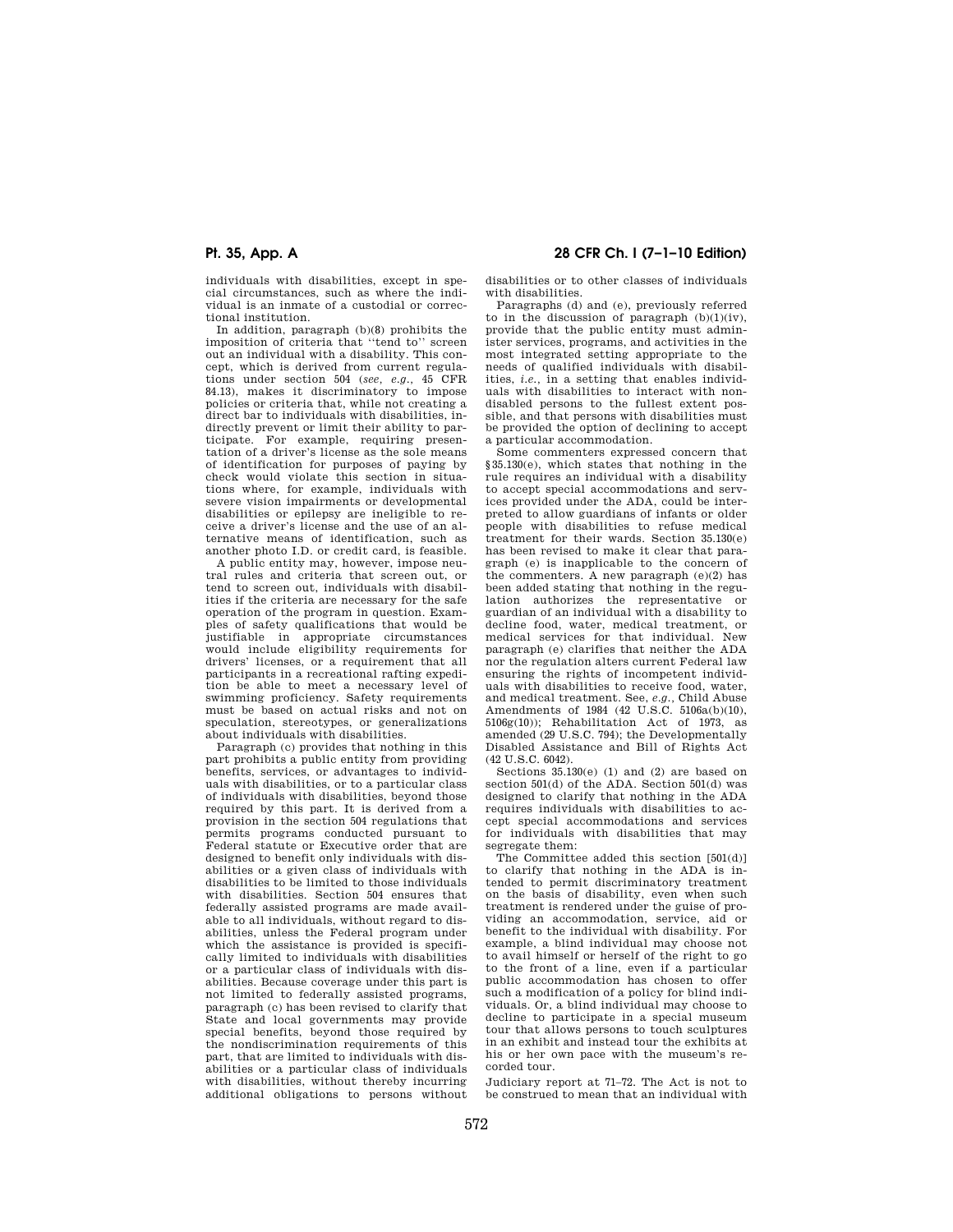disabilities must accept special accommodations and services for individuals with disabilities when that individual can participate in the regular services already offered. Because medical treatment, including treatment for particular conditions, is not a special accommodation or service for individuals with disabilities under section 501(d), neither the Act nor this part provides affirmative authority to suspend such treatment. Section 501(d) is intended to clarify that the Act is not designed to foster discrimination through mandatory acceptance of special services when other alternatives are provided; this concern does not reach to the provision of medical treatment for the disabling condition itself.

Paragraph (f) provides that a public entity may not place a surcharge on a particular individual with a disability, or any group of individuals with disabilities, to cover any costs of measures required to provide that individual or group with the nondiscriminatory treatment required by the Act or this part. Such measures may include the provision of auxiliary aids or of modifications required to provide program accessibility.

Several commenters asked for clarification that the costs of interpreter services may not be assessed as an element of ''court costs.'' The Department has already recognized that imposition of the cost of courtroom interpreter services is impermissible under section 504. The preamble to the Department's section 504 regulation for its federally assisted programs states that where a court system has an obligation to provide qualified interpreters, ''it has the corresponding responsibility to pay for the services of the interpreters.'' (45 FR 37630 (June 3, 1980)). Accordingly, recouping the costs of interpreter services by assessing them as part of court costs would also be prohibited.

Paragraph (g), which prohibits discrimination on the basis of an individual's or entity's known relationship or association with an individual with a disability, is based on sections  $102(b)(4)$  and  $302(b)(1)(E)$  of the ADA. This paragraph was not contained in the proposed rule. The individuals covered under this paragraph are any individuals who are discriminated against because of their known association with an individual with a disability. For example, it would be a violation of this paragraph for a local government to refuse to allow a theater company to use a school auditorium on the grounds that the company had recently performed for an audience of individuals with HIV disease.

This protection is not limited to those who have a familial relationship with the individual who has a disability. Congress considered, and rejected, amendments that would have limited the scope of this provision to specific associations and relationships. Therefore, if a public entity refuses admission to a person with cerebral palsy and his or her companions, the companions have an independent right of action under the ADA and this section.

During the legislative process, the term "entity" was added to section  $302(b)(1)(E)$  to clarify that the scope of the provision is intended to encompass not only persons who have a known association with a person with a disability, but also entities that provide services to or are otherwise associated with such individuals. This provision was intended to ensure that entities such as health care providers, employees of social service agencies, and others who provide professional services to persons with disabilities are not subjected to discrimination because of their professional association with persons with disabilities.

### *Section 35.131 Illegal Use of Drugs*

Section 35.131 effectuates section 510 of the ADA, which clarifies the Act's application to people who use drugs illegally. Paragraph (a) provides that this part does not prohibit discrimination based on an individual's current illegal use of drugs.

The Act and the regulation distinguish between illegal use of drugs and the legal use of substances, whether or not those substances are ''controlled substances,'' as defined in the Controlled Substances Act (21 U.S.C. 812). Some controlled substances are prescription drugs that have legitimate medical uses. Section 35.131 does not affect use of controlled substances pursuant to a valid prescription under supervision by a licensed health care professional, or other use that is authorized by the Controlled Substances Act or any other provision of Federal law. It does apply to illegal use of those substances, as well as to illegal use of controlled substances that are not prescription drugs. The key question is whether the individual's use of the substance is illegal, not whether the substance has recognized legal uses. Alcohol is not a controlled substance, so use of alcohol is not addressed by §35.131 (although alcoholics are individuals with disabilities, subject to the protections of the statute).

A distinction is also made between the use of a substance and the status of being addicted to that substance. Addiction is a disability, and addicts are individuals with disabilities protected by the Act. The protection, however, does not extend to actions based on the illegal use of the substance. In other words, an addict cannot use the fact of his or her addiction as a defense to an action based on illegal use of drugs. This distinction is not artificial. Congress intended to deny protection to people who engage in the illegal use of drugs, whether or not they are addicted, but to provide protection to addicts so long as they are not currently using drugs.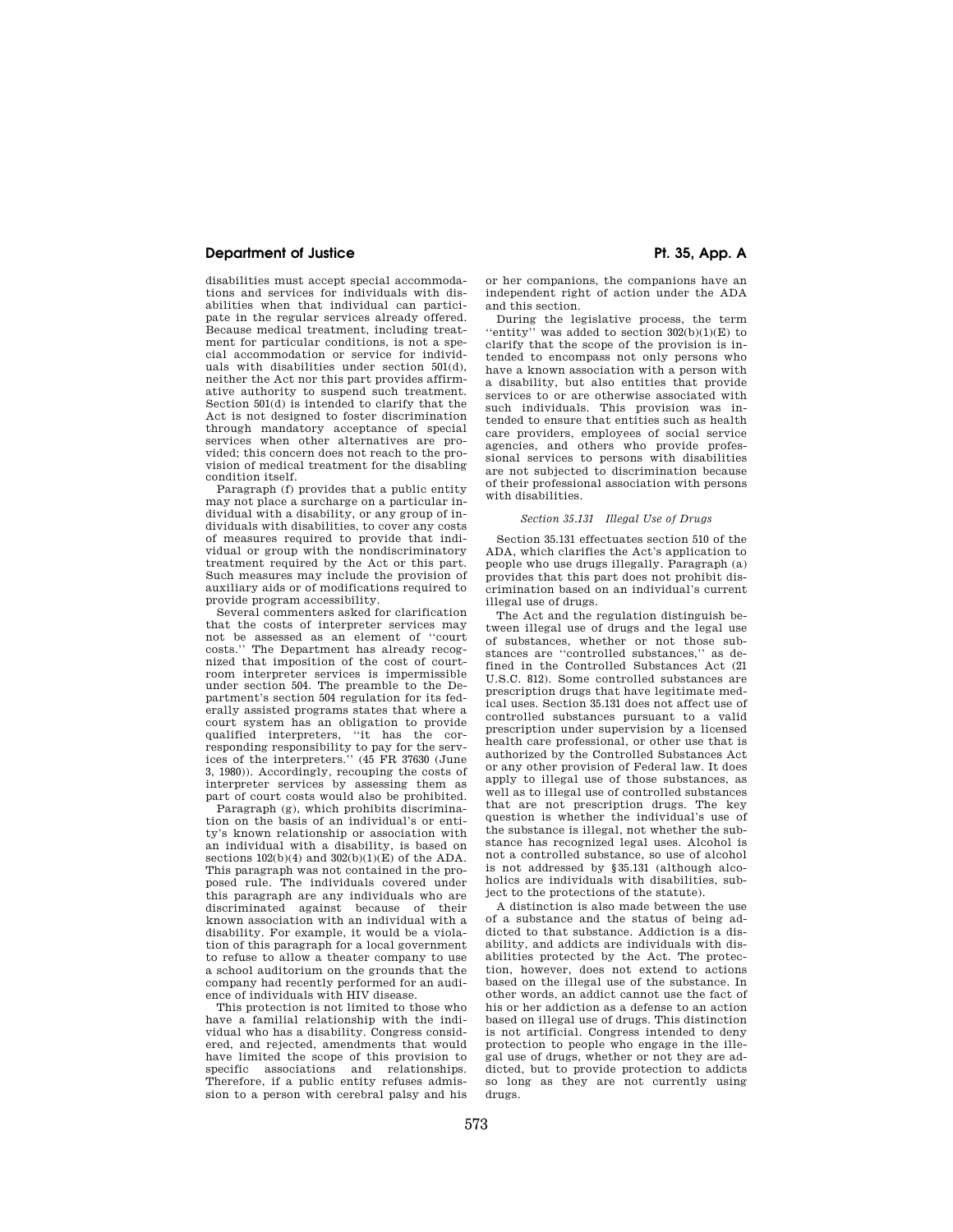A third distinction is the difficult one between current use and former use. The definition of ''current illegal use of drugs'' in §35.104, which is based on the report of the Conference Committee, H.R. Conf. Rep. No. 596, 101st Cong., 2d Sess. 64 (1990) (hereinafter ''Conference report''), is ''illegal use of drugs that occurred recently enough to justify a reasonable belief that a person's drug use is current or that continuing use is a real and ongoing problem.''

Paragraph  $(a)(2)(i)$  specifies that an individual who has successfully completed a supervised drug rehabilitation program or has otherwise been rehabilitated successfully and who is not engaging in current illegal use of drugs is protected. Paragraph  $(a)(2)(ii)$ clarifies that an individual who is currently participating in a supervised rehabilitation program and is not engaging in current illegal use of drugs is protected. Paragraph  $(a)(2)(iii)$  provides that a person who is erroneously regarded as engaging in current illegal use of drugs, but who is not engaging in such use, is protected.

Paragraph (b) provides a limited exception to the exclusion of current illegal users of drugs from the protections of the Act. It prohibits denial of health services, or services provided in connection with drug rehabilitation to an individual on the basis of current illegal use of drugs, if the individual is otherwise entitled to such services. A health care facility, such as a hospital or clinic, may not refuse treatment to an individual in need of the services it provides on the grounds that the individual is illegally using drugs, but it is not required by this section to provide services that it does not ordinarily provide. For example, a health care facility that specializes in a particular type of treatment, such as care of burn victims, is not required to provide drug rehabilitation services, but it cannot refuse to treat an individual's burns on the grounds that the individual is illegally using drugs.

Some commenters pointed out that abstention from the use of drugs is an essential condition of participation in some drug rehabilitation programs, and may be a necessary requirement in inpatient or residential settings. The Department believes that this comment is well-founded. Congress clearly intended to prohibit exclusion from drug treatment programs of the very individuals who need such programs because of their use of drugs, but, once an individual has been admitted to a program, abstention may be a necessary and appropriate condition to continued participation. The final rule therefore provides that a drug rehabilitation or treatment program may prohibit illegal use of drugs by individuals while they are participating in the program.

Paragraph (c) expresses Congress' intention that the Act be neutral with respect to testing for illegal use of drugs. This para-

# **Pt. 35, App. A 28 CFR Ch. I (7–1–10 Edition)**

graph implements the provision in section 510(b) of the Act that allows entities ''to adopt or administer reasonable policies or procedures, including but not limited to drug testing,'' that ensure that an individual who is participating in a supervised rehabilitation program, or who has completed such a program or otherwise been rehabilitated successfully is no longer engaging in the illegal use of drugs. The section is not to be ''construed to encourage, prohibit, restrict, or authorize the conducting of testing for the illegal use of drugs.''

Paragraph 35.131(c) clarifies that it is not a violation of this part to adopt or administer reasonable policies or procedures to ensure that an individual who formerly engaged in the illegal use of drugs is not currently engaging in illegal use of drugs. Any such policies or procedures must, of course, be reasonable, and must be designed to identify accurately the illegal use of drugs. This paragraph does not authorize inquiries, tests, or other procedures that would disclose use of substances that are not controlled substances or are taken under supervision by a licensed health care professional, or other uses authorized by the Controlled Substances Act or other provisions of Federal law, because such uses are not included in<br>the definition of "illegal use of drugs." A the definition of "illegal use of drugs." commenter argued that the rule should permit testing for lawful use of prescription drugs, but most commenters preferred that tests must be limited to unlawful use in order to avoid revealing the lawful use of prescription medicine used to treat disabilities.

### *Section 35.132 Smoking*

Section 35.132 restates the clarification in section 501(b) of the Act that the Act does not preclude the prohibition of, or imposition of restrictions on, smoking in transportation covered by title II. Some commenters argued that this section is too limited in scope, and that the regulation should prohibit smoking in all facilities used by public entities. The reference to smoking in section 501, however, merely clarifies that the Act does not require public entities to accommodate smokers by permitting them to smoke in transportation facilities.

### *Section 35.133 Maintenance of Accessible Features*

Section 35.133 provides that a public entity shall maintain in operable working condition those features of facilities and equipment that are required to be readily accessible to and usable by persons with disabilities by the Act or this part. The Act requires that, to the maximum extent feasible, facilities must be accessible to, and usable by, individuals with disabilities. This section recognizes that it is not sufficient to provide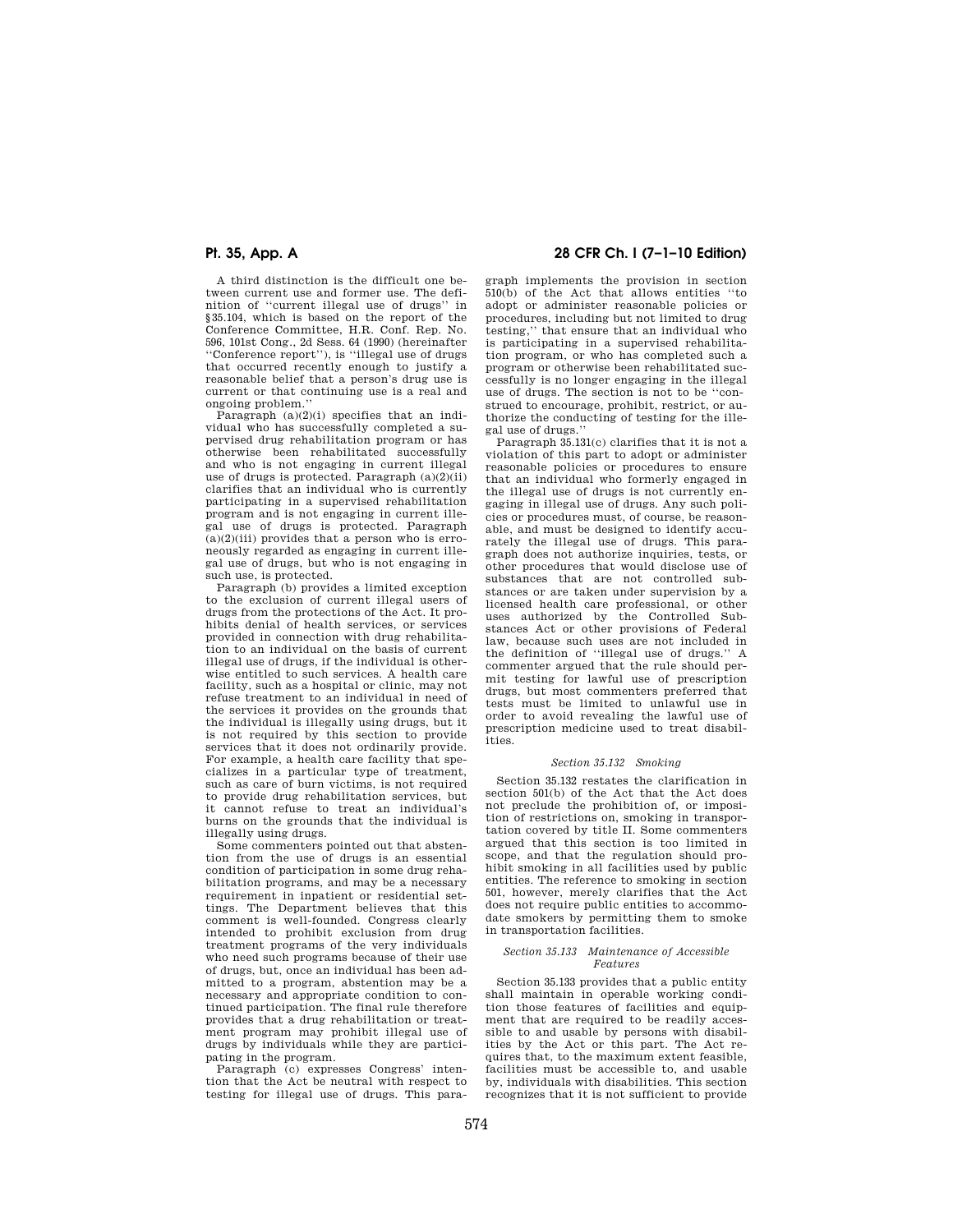features such as accessible routes, elevators, or ramps, if those features are not maintained in a manner that enables individuals with disabilities to use them. Inoperable elevators, locked accessible doors, or "accessible" routes that are obstructed by furroutes that are obstructed by furniture, filing cabinets, or potted plants are neither ''accessible to'' nor ''usable by'' individuals with disabilities.

Some commenters objected that this section appeared to establish an absolute requirement and suggested that language from the preamble be included in the text of the regulation. It is, of course, impossible to guarantee that mechanical devices will never fail to operate. Paragraph (b) of the final regulation provides that this section does not prohibit isolated or temporary interruptions in service or access due to maintenance or repairs. This paragraph is intended to clarify that temporary obstructions or isolated instances of mechanical failure would not be considered violations of the Act or this part. However, allowing obstructions or ''out of service'' equipment to persist beyond a reasonable period of time would violate this part, as would repeated mechanical failures due to improper or inadequate maintenance. Failure of the public entity to ensure that accessible routes are properly maintained and free of obstructions, or failure to arrange prompt repair of inoperable elevators or other equipment intended to provide access would also violate this part.

Other commenters requested that this section be expanded to include specific requirements for inspection and maintenance of equipment, for training staff in the proper operation of equipment, and for maintenance of specific items. The Department believes that this section properly establishes the general requirement for maintaining access and that further details are not necessary.

### *Section 35.134 Retaliation or Coercion*

Section 35.134 implements section 503 of the ADA, which prohibits retaliation against any individual who exercises his or her rights under the Act. This section is unchanged from the proposed rule. Paragraph (a) of §35.134 provides that no private or public entity shall discriminate against any individual because that individual has exercised his or her right to oppose any act or practice made unlawful by this part, or because that individual made a charge, testified, assisted, or participated in any manner in an investigation, proceeding, or hearing under the Act or this part.

Paragraph (b) provides that no private or public entity shall coerce, intimidate, threaten, or interfere with any individual in the exercise of his or her rights under this part or because that individual aided or encouraged any other individual in the exercise

or enjoyment of any right granted or protected by the Act or this part.

This section protects not only individuals who allege a violation of the Act or this part, but also any individuals who support or assist them. This section applies to all investigations or proceedings initiated under the Act or this part without regard to the ultimate resolution of the underlying allegations. Because this section prohibits any act of retaliation or coercion in response to an individual's effort to exercise rights established by the Act and this part (or to support the efforts of another individual), the section applies not only to public entities subject to this part, but also to persons acting in an individual capacity or to private entities. For example, it would be a violation of the Act and this part for a private individual to harass or intimidate an individual with a disability in an effort to prevent that individual from attending a concert in a State-owned park. It would, likewise, be a violation of the Act and this part for a private entity to take adverse action against an employee who appeared as a witness on behalf of an individual who sought to enforce the Act.

#### *Section 35.135 Personal Devices and Services*

The final rule includes a new §35.135, enti-<br>es "Personal devices and services" which tles "Personal devices and services," states that the provision of personal devices and services is not required by title II. This new section, which serves as a limitation on all of the requirements of the regulation, replaces §35.160(b)(2) of the proposed rule, which addressed the issue of personal devices and services explicitly only in the context of communications. The personal devices and services limitation was intended to have general application in the proposed rule in all contexts where it was relevant. The final rule, therefore, clarifies this point by including a general provision that will explicitly apply not only to auxiliary aids and services but across-the-board to include other relevant areas such as, for example, modifications in policies, practices, and procedures (§35.130(b)(7)). The language of §35.135 parallels an analogous provision in the Department's title III regulations (28 CFR 36.306) but preserves the explicit reference to ''readers for personal use or study'' in §35.160(b)(2) of the proposed rule. This section does not preclude the short-term loan of personal receivers that are part of an assistive listening system.

# *Subpart C—Employment*

#### *Section 35.140 Employment Discrimination Prohibited*

Title II of the ADA applies to all activities of public entities, including their employment practices. The proposed rule cross-referenced the definitions, requirements, and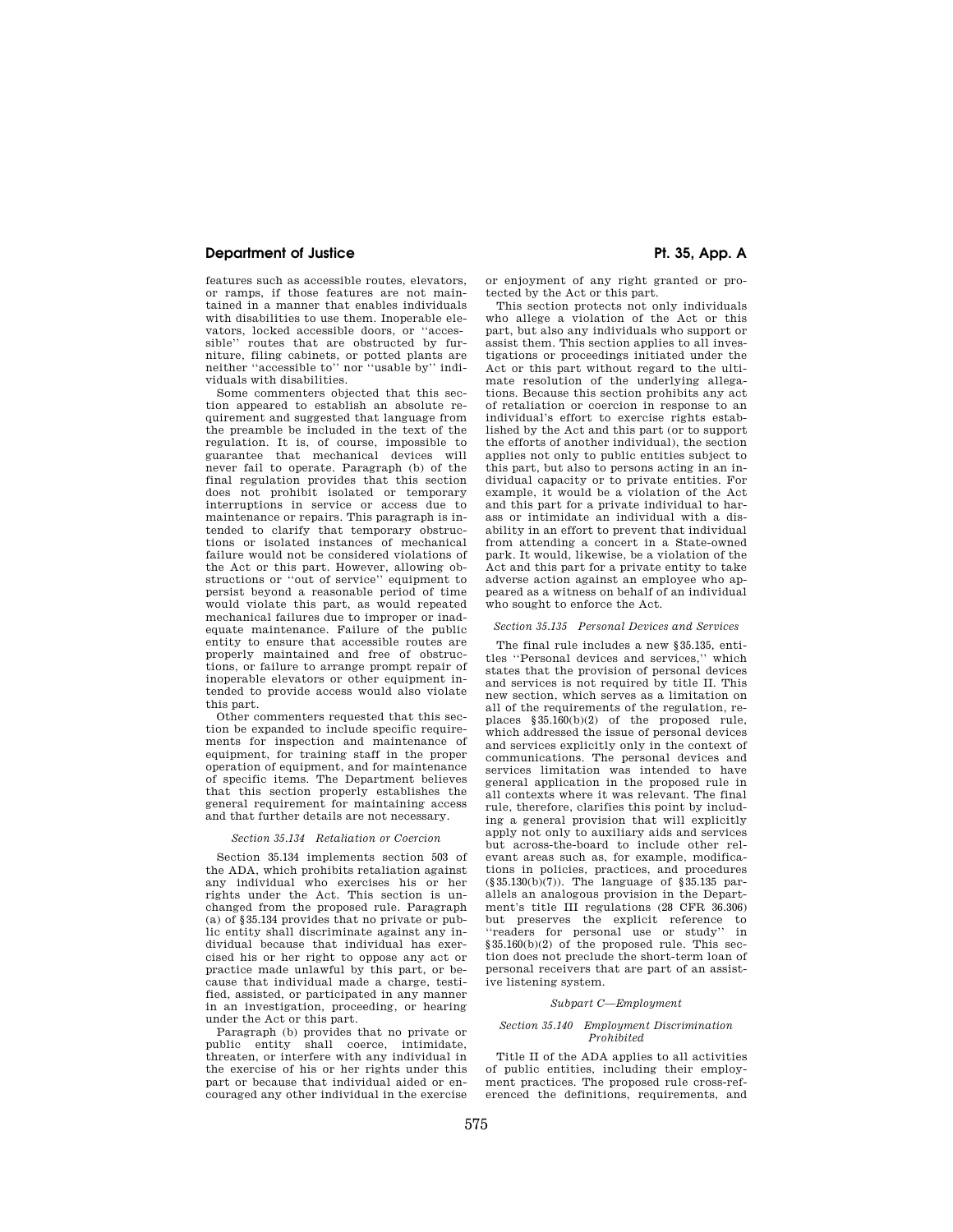procedures of title I of the ADA, as established by the Equal Employment Opportunity Commission in 29 CFR part 1630. This proposal would have resulted in use, under §35.140, of the title I definition of ''em-ployer,'' so that a public entity with 25 or more employees would have become subject to the requirements of §35.140 on July 26, 1992, one with 15 to 24 employees on July 26, 1994, and one with fewer than 15 employees would have been excluded completely.

The Department received comments objecting to this approach. The commenters asserted that Congress intended to establish nondiscrimination requirements for employment by all public entities, including those that employ fewer than 15 employees; and that Congress intended the employment requirements of title II to become effective at the same time that the other requirements of this regulation become effective, January 26, 1992. The Department has reexamined the statutory language and legislative history of the ADA on this issue and has concluded that Congress intended to cover the employment practices of all public entities and that the applicable effective date is that of title II.

The statutory language of section 204(b) of the ADA requires the Department to issue a regulation that is consistent with the ADA and the Department's coordination regulation under section 504, 28 CFR part 41. The coordination regulation specifically requires nondiscrimination in employment, 28 CFR 41.52–41.55, and does not limit coverage based on size of employer. Moreover, under all section 504 implementing regulations issued in accordance with the Department's coordination regulation, employment coverage under section 504 extends to all employers with federally assisted programs or activities, regardless of size, and the effective date for those employment requirements has always been the same as the effective date for nonemployment requirements established in the same regulations. The Department therefore concludes that §35.140 must apply to all public entities upon the effective date of this regulation.

In the proposed regulation the Department cross-referenced the regulations implementing title I of the ADA, issued by the Equal Employment Opportunity Commission at 29 CFR part 1630, as a compliance standard for §35.140 because, as proposed, the scope of coverage and effective date of coverage under title II would have been coextensive with title I. In the final regulation this language is modified slightly. Subparagraph (1) of new paragraph (b) makes it clear that the standards established by the Equal Employment Opportunity Commission in 29 CFR part 1630 will be the applicable compliance standards if the public entity is subject to title I. If the public entity is not covered by title I, or until it is covered by title I, sub-

# **Pt. 35, App. A 28 CFR Ch. I (7–1–10 Edition)**

paragraph (b)(2) cross-references section 504 standards for what constitutes employment discrimination, as established by the Department of Justice in 28 CFR part 41. Standards for title I of the ADA and section 504 of the Rehabilitation Act are for the most part identical because title I of the ADA was based on requirements set forth in regulations implementing section 504.

The Department, together with the other Federal agencies responsible for the enforcement of Federal laws prohibiting employment discrimination on the basis of disability, recognizes the potential for jurisdictional overlap that exists with respect to coverage of public entities and the need to avoid problems related to overlapping coverage. The other Federal agencies include the Equal Employment Opportunity Commission, which is the agency primarily responsible for enforcement of title I of the ADA, the Department of Labor, which is the agency responsible for enforcement of section 503 of the Rehabilitation Act of 1973, and 26 Federal agencies with programs of Federal financial assistance, which are responsible for enforcing section 504 in those programs. Section 107 of the ADA requires that coordination mechanisms be developed in connection with the administrative enforcement of complaints alleging discrimination under title I and complaints alleging discrimination in employment in violation of the Rehabilitation Act. Although the ADA does not specifically require inclusion of employment complaints under title II in the coordinating mechanisms required by title I, Federal investigations of title II employment complaints will be coordinated on a governmentwide basis also. The Department is currently working with the EEOC and other affected Federal agencies to develop effective coordinating mechanisms, and final regulations on this issue will be issued on or before January 26, 1992.

### *Subpart D—Program Accessibility*

### *Section 35.149 Discrimination Prohibited*

Section 35.149 states the general nondiscrimination principle underlying the program accessibility requirements of §§35.150 and 35.151.

### *Section 35.150 Existing Facilities*

Consistent with section 204(b) of the Act, this regulation adopts the program accessibility concept found in the section 504 regulations for federally conducted programs or activities (e.g., 28 CFR part 39). The concept of ''program accessibility'' was first used in the section 504 regulation adopted by the Department of Health, Education, and Welfare for its federally assisted programs and activities in 1977. It allowed recipients to make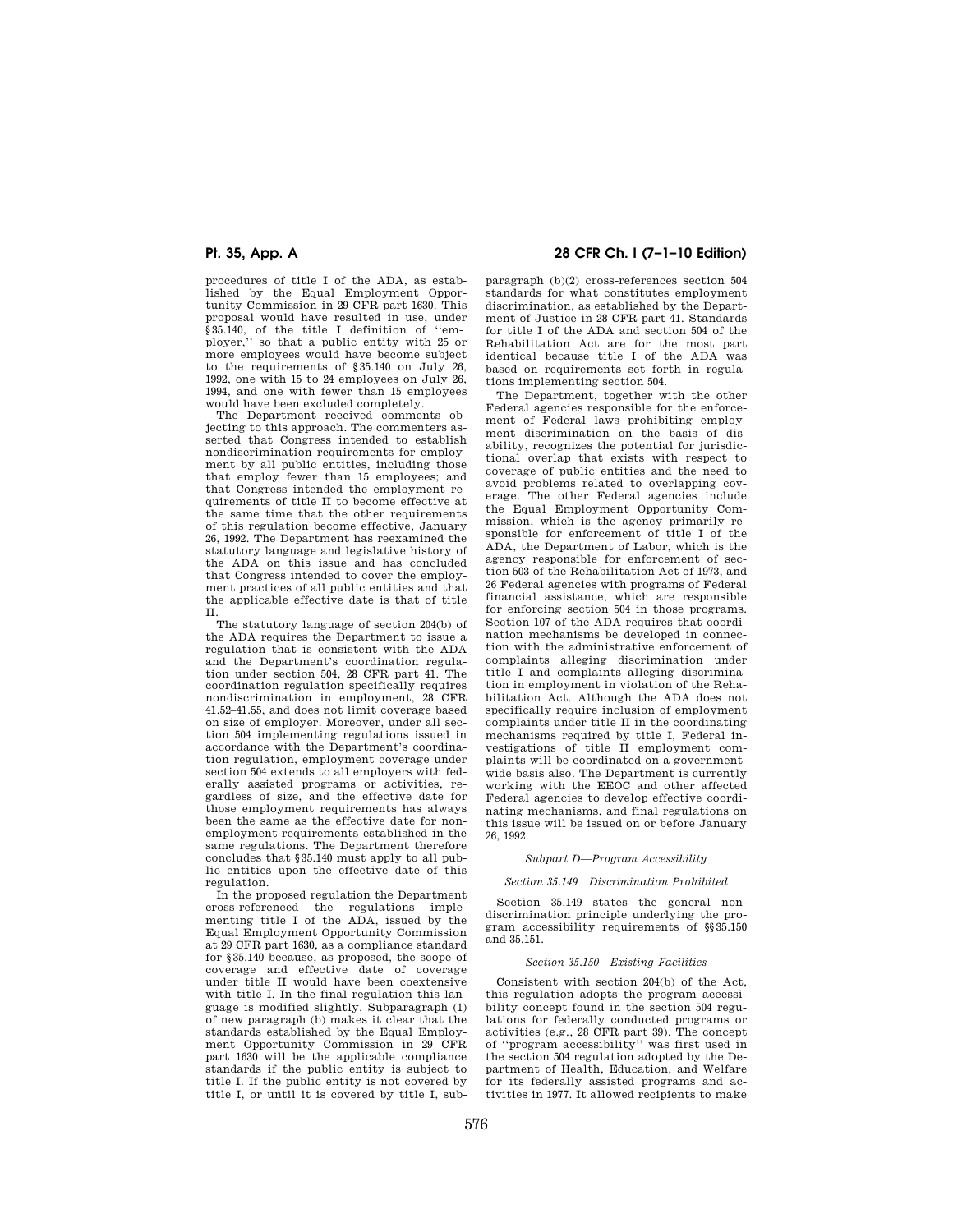their federally assisted programs and activities available to individuals with disabilities without extensive retrofitting of their existing buildings and facilities, by offering those programs through alternative methods. Program accessibility has proven to be a useful approach and was adopted in the regulations issued for programs and activities conducted by Federal Executive agencies. The Act provides that the concept of program access will continue to apply with respect to facilities now in existence, because the cost of retrofitting existing facilities is often prohibitive.

Section 35.150 requires that each service, program, or activity conducted by a public entity, when viewed in its entirety, be readily accessible to and usable by individuals with disabilities. The regulation makes clear, however, that a public entity is not required to make each of its existing facilities accessible  $(\S 35.150(a)(1))$ . Unlike title III of the Act, which requires public accommodations to remove architectural barriers where such removal is ''readily achievable,'' or to provide goods and services through alternative methods, where those methods are 'readily achievable," title II requires a public entity to make its programs accessible in all cases, except where to do so would result in a fundamental alteration in the nature of the program or in undue financial and administrative burdens. Congress intended the ''undue burden'' standard in title II to be significantly higher than the ''readily achievable'' standard in title III. Thus, although title II may not require removal of barriers in some cases where removal would be required under title III, the program access requirement of title II should enable individuals with disabilities to participate in and benefit from the services, programs, or activities of public entities in all but the most unusual cases.

Paragraph (a)(2), which establishes a special limitation on the obligation to ensure program accessibility in historic preservation programs, is discussed below in connection with paragraph (b).

Paragraph  $(a)(3)$ , which is taken from the section 504 regulations for federally conducted programs, generally codifies case law that defines the scope of the public entity's obligation to ensure program accessibility. This paragraph provides that, in meeting the program accessibility requirement, a public entity is not required to take any action that would result in a fundamental alteration in the nature of its service, program, or activity or in undue financial and administrative burdens. A similar limitation is provided in §35.164.

This paragraph does not establish an absolute defense; it does not relieve a public entity of all obligations to individuals with disabilities. Although a public entity is not required to take actions that would result in a fundamental alteration in the nature of a service, program, or activity or in undue financial and administrative burdens, it nevertheless must take any other steps necessary to ensure that individuals with disabilities receive the benefits or services provided by the public entity.

It is the Department's view that compliance with §35.150(a), like compliance with the corresponding provisions of the section 504 regulations for federally conducted programs, would in most cases not result in undue financial and administrative burdens on a public entity. In determining whether financial and administrative burdens are undue, all public entity resources available for use in the funding and operation of the service, program, or activity should be considered. The burden of proving that compliance with paragraph  $(a)$  of  $835.150$  would fundamentally alter the nature of a service, program, or activity or would result in undue financial and administrative burdens rests with the public entity.

The decision that compliance would result in such alteration or burdens must be made by the head of the public entity or his or her designee and must be accompanied by a written statement of the reasons for reaching that conclusion. The Department recognizes the difficulty of identifying the official responsible for this determination, given the variety of organizational forms that may be taken by public entities and their components. The intention of this paragraph is that the determination must be made by a high level official, no lower than a Department head, having budgetary authority and responsibility for making spending decisions.

Any person who believes that he or she or any specific class of persons has been injured by the public entity head's decision or failure to make a decision may file a complaint under the compliance procedures established in subpart F.

Paragraph (b)(1) sets forth a number of means by which program accessibility may be achieved, including redesign of equipment, reassignment of services to accessible buildings, and provision of aides.

The Department wishes to clarify that consistent with longstanding interpretation of section 504, carrying an individual with a disability is considered an ineffective and therefore an unacceptable method for achieving program accessibility. Department of Health, Education, and Welfare, Office of Civil Rights, Policy Interpretation No. 4, 43 FR 36035 (August 14, 1978). Carrying will be permitted only in manifestly exceptional cases, and only if all personnel who are permitted to participate in carrying an individual with a disability are formally instructed on the safest and least humiliating means of carrying. ''Manifestly exceptional'' cases in which carrying would be permitted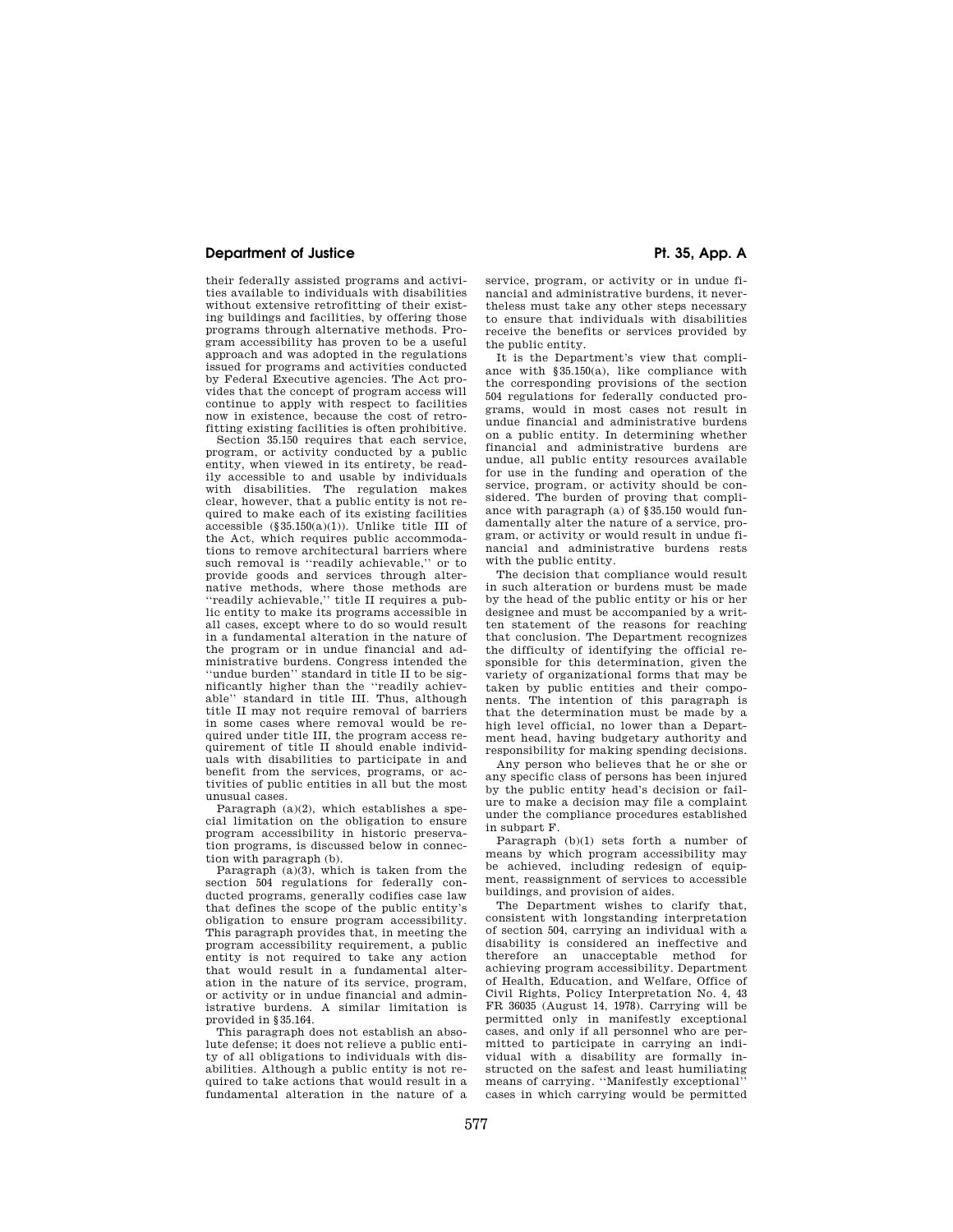might include, for example, programs conducted in unique facilities, such as an oceanographic vessel, for which structural changes and devices necessary to adapt the facility for use by individuals with mobility impairments are unavailable or prohibitively expensive. Carrying is not permitted as an alternative to structural modifications such as installation of a ramp or a chairlift.

In choosing among methods, the public entity shall give priority consideration to those that will be consistent with provision of services in the most integrated setting appropriate to the needs of individuals with disabilities. Structural changes in existing facilities are required only when there is no other feasible way to make the public entity's program accessible. (It should be noted "structural changes" include all physical changes to a facility; the term does not refer only to changes to structural features, such as removal of or alteration to a loadbearing structural member.) The requirements of §35.151 for alterations apply to structural changes undertaken to comply with this section. The public entity may comply with the program accessibility requirement by delivering services at alternate accessible sites or making home visits as appropriate.

# Historic Preservation Programs

In order to avoid possible conflict between the congressional mandates to preserve historic properties, on the one hand, and to eliminate discrimination against individuals with disabilities on the other, paragraph  $(a)(2)$  provides that a public entity is not required to take any action that would threaten or destroy the historic significance of an historic property. The special limitation on program accessibility set forth in paragraph  $(a)(2)$  is applicable only to historic preservation programs, as defined in §35.104, that is, programs that have preservation of historic properties as a primary purpose. Narrow application of the special limitation is justified because of the inherent flexibility of the program accessibility requirement. Where historic preservation is not a primary purpose of the program, the public entity is not required to use a particular facility. It can relocate all or part of its program to an accessible facility, make home visits, or use other standard methods of achieving program accessibility without making structural alterations that might threaten or destroy significant historic features of the historic property. Thus, government programs located in historic properties, such as an historic State capitol, are not excused from the requirement for program access.

Paragraph  $(a)(2)$ , therefore, will apply only to those programs that uniquely concern the preservation and experience of the historic property itself. Because the primary benefit

# **Pt. 35, App. A 28 CFR Ch. I (7–1–10 Edition)**

of an historic preservation program is the experience of the historic property, paragraph (b)(2) requires the public entity to give priority to methods of providing program accessibility that permit individuals with disabilities to have physical access to the historic property. This priority on physical access may also be viewed as a specific application of the general requirement that the public entity administer programs in the most integrated setting appropriate to the needs of qualified individuals with disabilities (§35.130(d)). Only when providing physical access would threaten or destroy the historic significance of an historic property, or would result in a fundamental alteration in the nature of the program or in undue financial and administrative burdens, may the public entity adopt alternative methods for providing program accessibility that do not ensure physical access. Examples of some alternative methods are provided in paragraph (b)(2).

#### TIME PERIODS

Paragraphs (c) and (d) establish time periods for complying with the program accessibility requirement. Like the regulations for federally assisted programs (e.g., 28 CFR 41.57(b)), paragraph (c) requires the public entity to make any necessary structural changes in facilities as soon as practicable, but in no event later than three years after the effective date of this regulation.

The proposed rule provided that, aside from structural changes, all other necessary steps to achieve compliance with this part must be taken within sixty days. The sixty day period was taken from regulations implementing section 504, which generally were effective no more than thirty days after publication. Because this regulation will not be effective until January 26, 1992, the Department has concluded that no additional transition period for non-structural changes is necessary, so the sixty day period has been omitted in the final rule. Of course, this section does not reduce or eliminate any obligations that are already applicable to a public entity under section 504.

Where structural modifications are required, paragraph (d) requires that a transition plan be developed by an entity that employs 50 or more persons, within six months of the effective date of this regulation. The legislative history of title II of the ADA makes it clear that, under title II, ''local and state governments are required to provide curb cuts on public streets.'' Education and Labor report at 84. As the rationale for the provision of curb cuts, the House report explains, ''The employment, transportation, and public accommodation sections of  $*$ (the ADA) would be meaningless if people who use wheelchairs were not afforded the opportunity to travel on and between the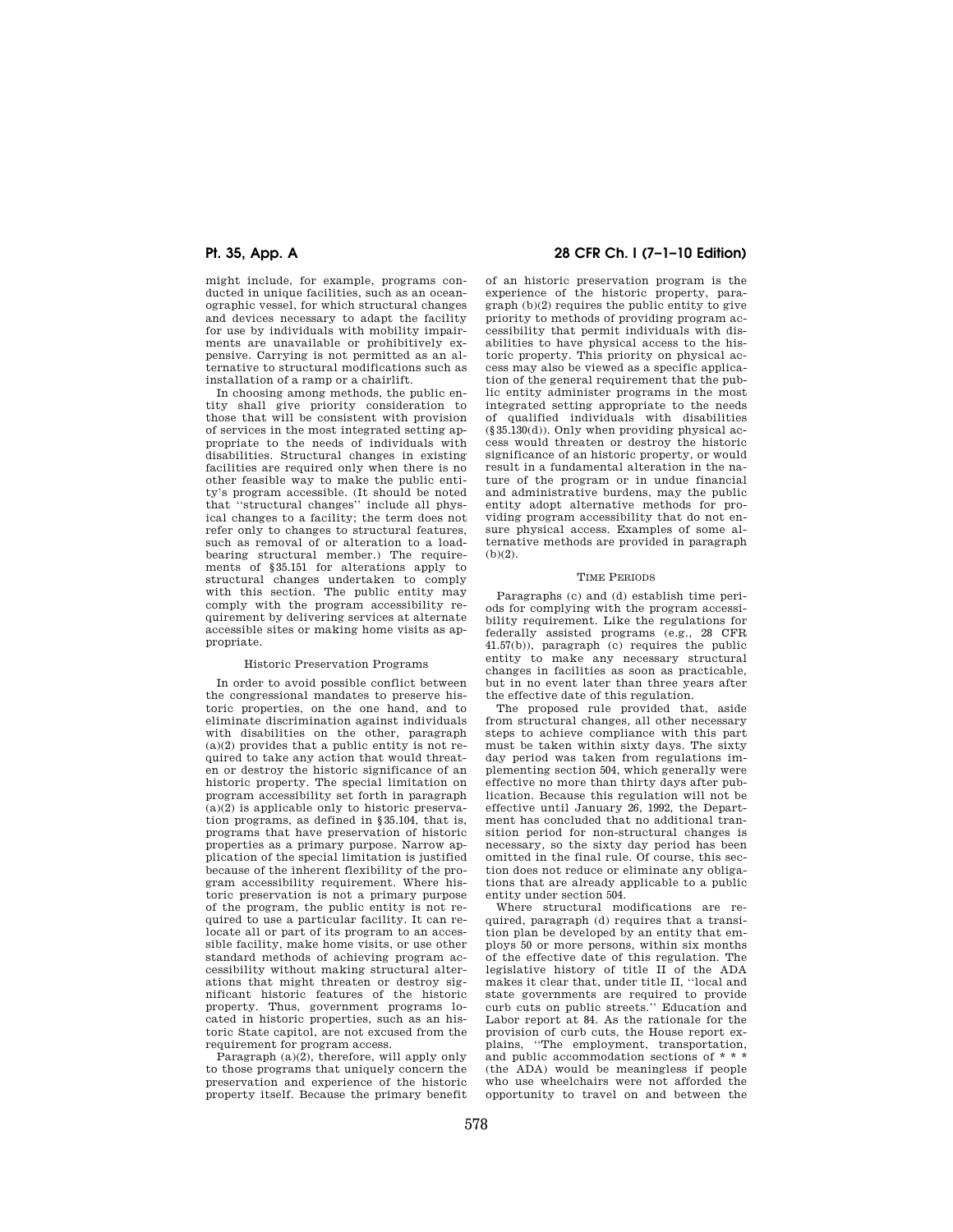streets.'' Id. Section 35.151(e), which establishes accessibility requirements for new construction and alterations, requires that all newly constructed or altered streets, roads, or highways must contain curb ramps or other sloped areas at any intersection having curbs or other barriers to entry from a street level pedestrian walkway, and all newly constructed or altered street level pedestrian walkways must have curb ramps or other sloped areas at intersections to streets, roads, or highways. A new paragraph (d)(2) has been added to the final rule to clarify the application of the general requirement for program accessibility to the provision of curb cuts at existing crosswalks. This paragraph requires that the transition plan include a schedule for providing curb ramps or other sloped areas at existing pedestrian walkways, giving priority to walkways serving entities covered by the Act, including State and local government offices and facilities, transportation, public accommodations, and employers, followed by walkways serving other areas. Pedestrian ''walkways'' include locations where access is required for use of public transportation, such as bus stops that are not located at intersections or crosswalks.

Similarly, a public entity should provide an adequate number of accessible parking spaces in existing parking lots or garages over which it has jurisdiction.

Paragraph (d)(3) provides that, if a public entity has already completed a transition plan required by a regulation implementing section 504, the transition plan required by this part will apply only to those policies and practices that were not covered by the previous transition plan. Some commenters suggested that the transition plan should include all aspects of the public entity's operations, including those that may have been covered by a previous transition plan under section 504. The Department believes that such a duplicative requirement would be inappropriate. Many public entities may find, however, that it will be simpler to include all of their operations in the transition plan than to attempt to identify and exclude specifically those that were addressed in a previous plan. Of course, entities covered under section 504 are not shielded from their obligations under that statute merely because they are included under the transition plan developed under this section.

#### *Section 35.151 New Construction and Alterations*

Section 35.151 provides that those buildings that are constructed or altered by, on behalf of, or for the use of a public entity shall be designed, constructed, or altered to be readily accessible to and usable by individuals with disabilities if the construction was commenced after the effective date of this part. Facilities under design on that date will be governed by this section if the date that bids were invited falls after the effective date. This interpretation is consistent with Federal practice under section 504.

Section 35.151(c) establishes two standards for accessible new construction and alteration. Under paragraph (c), design, construction, or alteration of facilities in conformance with the Uniform Federal Accessibility Standards (UFAS) or with the Americans with Disabilities Act Accessibility Guidelines for Buildings and Facilities (hereinafter ADAAG) shall be deemed to comply with the requirements of this section with respect to those facilities except that, if ADAAG is chosen, the elevator exemption contained at §§36.40l(d) and 36.404 does not apply. ADAAG is the standard for private buildings and was issued as guidelines by the Architectural and Transportation Barriers Compliance Board (ATBCB) under title III of the ADA. It has been adopted by the Department of Justice and is published as appendix A to the Department's title III rule in today's FEDERAL REGISTER. Departures from particular requirements of these standards by the use of other methods shall be permitted when it is clearly evident that equivalent access to the facility or part of the facility is thereby provided. Use of two standards is a departure from the proposed rule.

The proposed rule adopted UFAS as the only interim accessibility standard because that standard was referenced by the regulations implementing section 504 of the Rehabilitation Act promulgated by most Federal funding agencies. It is, therefore, familiar to many State and local government entities subject to this rule. The Department, however, received many comments objecting to the adoption of UFAS. Commenters pointed out that, except for the elevator exemption, UFAS is not as stringent as ADAAG. Others suggested that the standard should be the same to lessen confusion.

Section 204(b) of the Act states that title II regulations must be consistent not only with section 504 regulations but also with ''this Act.'' Based on this provision, the Department has determined that a public entity should be entitled to choose to comply either with ADAAG or UFAS.

Public entities who choose to follow ADAAG, however, are not entitled to the elevator exemption contained in title III of the Act and implemented in the title III regulation at §36.401(d) for new construction and §36.404 for alterations. Section 303(b) of title III states that, with some exceptions, elevators are not required in facilities that are less than three stories or have less than 3000 square feet per story. The section 504 standard, UFAS, contains no such exemption. Section 501 of the ADA makes clear that nothing in the Act may be construed to apply a lesser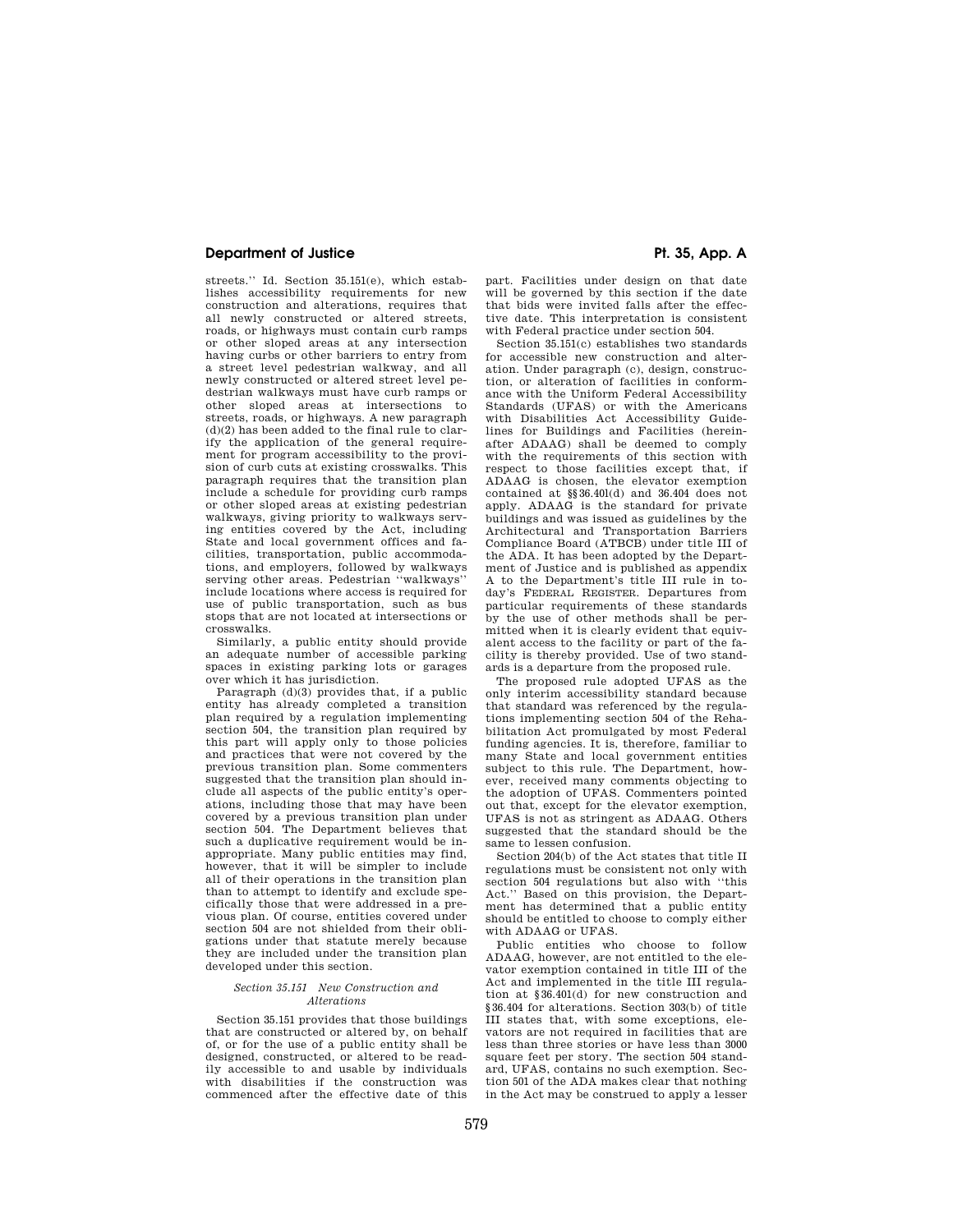standard to public entities than the standards applied under section 504. Because permitting the elevator exemption would clearly result in application of a lesser standard than that applied under section 504, paragraph (c) states that the elevator exemption does not apply when public entities choose to follow ADAAG. Thus, a two-story courthouse, whether built according to UFAS or ADAAG, must be constructed with an elevator. It should be noted that Congress did not include an elevator exemption for public transit facilities covered by subtitle B of title II, which covers public transportation provided by public entities, providing further evidence that Congress intended that public buildings have elevators.

Section 504 of the ADA requires the ATBCB to issue supplemental Minimum Guidelines and Requirements for Accessible Design of buildings and facilities subject to the Act, including title II. Section 204(c) of the ADA provides that the Attorney General shall promulgate regulations implementing title II that are consistent with the ATBCB's ADA guidelines. The ATBCB has announced its intention to issue title II guidelines in the future. The Department anticipates that, after the ATBCB's title II guidelines have been published, this rule will be amended to adopt new accessibility standards consistent with the ATBCB's rulemaking. Until that time, however, public entities will have a choice of following UFAS or ADAAG, without the elevator exemption.

Existing buildings leased by the public entity after the effective date of this part are not required by the regulation to meet accessibility standards simply by virtue of being leased. They are subject, however, to the program accessibility standard for existing facilities in §35.150. To the extent the buildings are newly constructed or altered, they must also meet the new construction and alteration requirements of §35.151.

The Department received many comments urging that the Department require that public entities lease only accessible buildings. Federal practice under section 504 has always treated newly leased buildings as subject to the existing facility program accessibility standard. Section  $204(b)$  of the Act states that, in the area of ''program accessibility, existing facilities,'' the title II regulations must be consistent with section 504 regulations. Thus, the Department has adopted the section 504 principles for these types of leased buildings. Unlike the construction of new buildings where architectural barriers can be avoided at little or no cost, the application of new construction standards to an existing building being leased raises the same prospect of retrofitting buildings as the use of an existing Federal facility, and the same program accessibility standard should apply to both owned and leased existing buildings. Simi-

# **Pt. 35, App. A 28 CFR Ch. I (7–1–10 Edition)**

larly, requiring that public entities only lease accessible space would significantly restrict the options of State and local governments in seeking leased space, which would be particularly burdensome in rural or sparsely populated areas.

On the other hand, the more accessible the leased space is, the fewer structural modifications will be required in the future for particular employees whose disabilities may necessitate barrier removal as a reasonable accommodation. Pursuant to the requirements for leased buildings contained in the Minimum Guidelines and Requirements for Accessible Design published under the Architectural Barriers Act by the ATBCB, 36 CFR 1190.34, the Federal Government may not lease a building unless it contains (1) One accessible route from an accessible entrance to those areas in which the principal activities for which the building is leased are conducted, (2) accessible toilet facilities, and (3) accessible parking facilities, if a parking area is included within the lease (36 CFR 1190.34). Although these requirements are not applicable to buildings leased by public entities covered by this regulation, such entities are encouraged to look for the most accessible space available to lease and to attempt to find space complying at least with these minimum Federal requirements.

Section 35.151(d) gives effect to the intent of Congress, expressed in section 504(c) of the Act, that this part recognize the national interest in preserving significant historic structures. Commenters criticized the Department's use of descriptive terms in the proposed rule that are different from those used in the ADA to describe eligible historic properties. In addition, some commenters criticized the Department's decision to use the concept of ''substantially impairing'' the historic features of a property, which is a concept employed in regulations implementing section 504 of the Rehabilitation Act of 1973. Those commenters recommended that the Department adopt the criteria of "adverse effect" published by the Advisory Council on Historic Preservation under the National Historic Preservation Act, 36 CFR 800.9, as the standard for determining whether an historic property may be altered.

The Department agrees with these comments to the extent that they suggest that the language of the rule should conform to the language employed by Congress in the ADA. A definition of ''historic property,'' drawn from section 504 of the ADA, has been added to §35.104 to clarify that the term applies to those properties listed or eligible for listing in the National Register of Historic Places, or properties designated as historic under State or local law.

The Department intends that the exception created by this section be applied only in those very rare situations in which it is not possible to provide access to an historic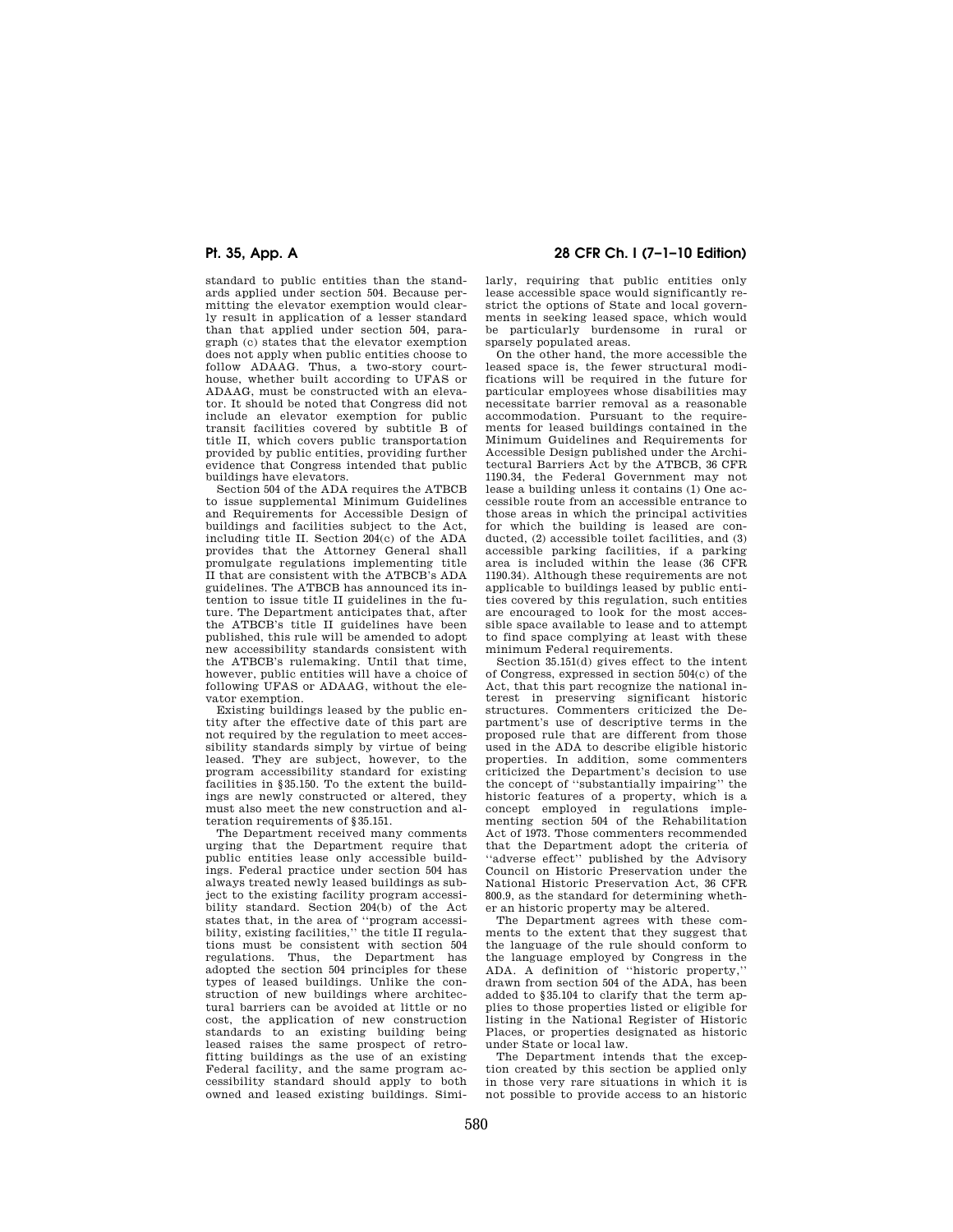property using the special access provisions established by UFAS and ADAAG. Therefore, paragraph (d)(1) of §35.151 has been revised to clearly state that alterations to historic properties shall comply, to the maximum extent feasible, with section 4.1.7 of UFAS or section 4.1.7 of ADAAG. Paragraph (d)(2) has been revised to provide that, if it has been determined under the procedures established in UFAS and ADAAG that it is not feasible to provide physical access to an historic property in a manner that will not threaten or destroy the historic significance of the property, alternative methods of access shall be provided pursuant to the requirements of §35.150.

In response to comments, the Department has added to the final rule a new paragraph (e) setting out the requirements of §36.151 as applied to curb ramps. Paragraph (e) is taken from the statement contained in the preamble to the proposed rule that all newly constructed or altered streets, roads, and highways must contain curb ramps at any intersection having curbs or other barriers to entry from a street level pedestrian walkway, and that all newly constructed or altered street level pedestrian walkways must have curb ramps at intersections to streets, roads, or highways.

#### *Subpart E—Communications*

#### *Section 35.160 General*

Section 35.160 requires the public entity to take such steps as may be necessary to ensure that communications with applicants, participants, and members of the public with disabilities are as effective as communications with others.

Paragraph (b)(1) requires the public entity to furnish appropriate auxiliary aids and services when necessary to afford an individual with a disability an equal opportunity to participate in, and enjoy the benefits of, the public entity's service, program, or activity. The public entity must provide an opportunity for individuals with disabilities to request the auxiliary aids and services of their choice. This expressed choice shall be given primary consideration by the public entity (§35.160(b)(2)). The public entity shall honor the choice unless it can demonstrate that another effective means of communication exists or that use of the means chosen would not be required under §35.164.

Deference to the request of the individual with a disability is desirable because of the range of disabilities, the variety of auxiliary aids and services, and different circumstances requiring effective communication. For instance, some courtrooms are now equipped for "computer-assisted tran-<br>scripts," which allow virtually instantawhich allow virtually instantaneous transcripts of courtroom argument and testimony to appear on displays. Such a system might be an effective auxiliary aid or

service for a person who is deaf or has a hearing loss who uses speech to communicate, but may be useless for someone who uses sign language.

Although in some circumstances a notepad and written materials may be sufficient to permit effective communication, in other circumstances they may not be sufficient. For example, a qualified interpreter may be necessary when the information being communicated is complex, or is exchanged for a lengthy period of time. Generally, factors to be considered in determining whether an interpreter is required include the context in which the communication is taking place, the number of people involved, and the importance of the communication.

Several commenters asked that the rule clarify that the provision of readers is sometimes necessary to ensure access to a public entity's services, programs or activities. Reading devices or readers should be provided when necessary for equal participation and opportunity to benefit from any governmental service, program, or activity, such as reviewing public documents, examining demonstrative evidence, and filling out voter registration forms or forms needed to receive public benefits. The importance of providing qualified readers for examinations administered by public entities is discussed under §35.130. Reading devices and readers are appropriate auxiliary aids and services where necessary to permit an individual with a disability to participate in or benefit from a service, program, or activity.

Section 35.160(b)(2) of the proposed rule, which provided that a public entity need not furnish individually prescribed devices, readers for personal use or study, or other devices of a personal nature, has been deleted in favor of a new section in the final rule on personal devices and services (see §35.135).

In response to comments, the term ''auxiliary aids and services'' is used in place of ''auxiliary aids'' in the final rule. This phrase better reflects the range of aids and services that may be required under this section.

A number of comments raised questions about the extent of a public entity's obligation to provide access to television programming for persons with hearing impairments. Television and videotape programming produced by public entities are covered by this section. Access to audio portions of such programming may be provided by closed captioning.

### *Section 35.161 Telecommunication Devices for the Deaf (TDD's)*

Section 35.161 requires that, where a public entity communicates with applicants and beneficiaries by telephone, TDD's or equally effective telecommunication systems be used to communicate with individuals with impaired speech or hearing.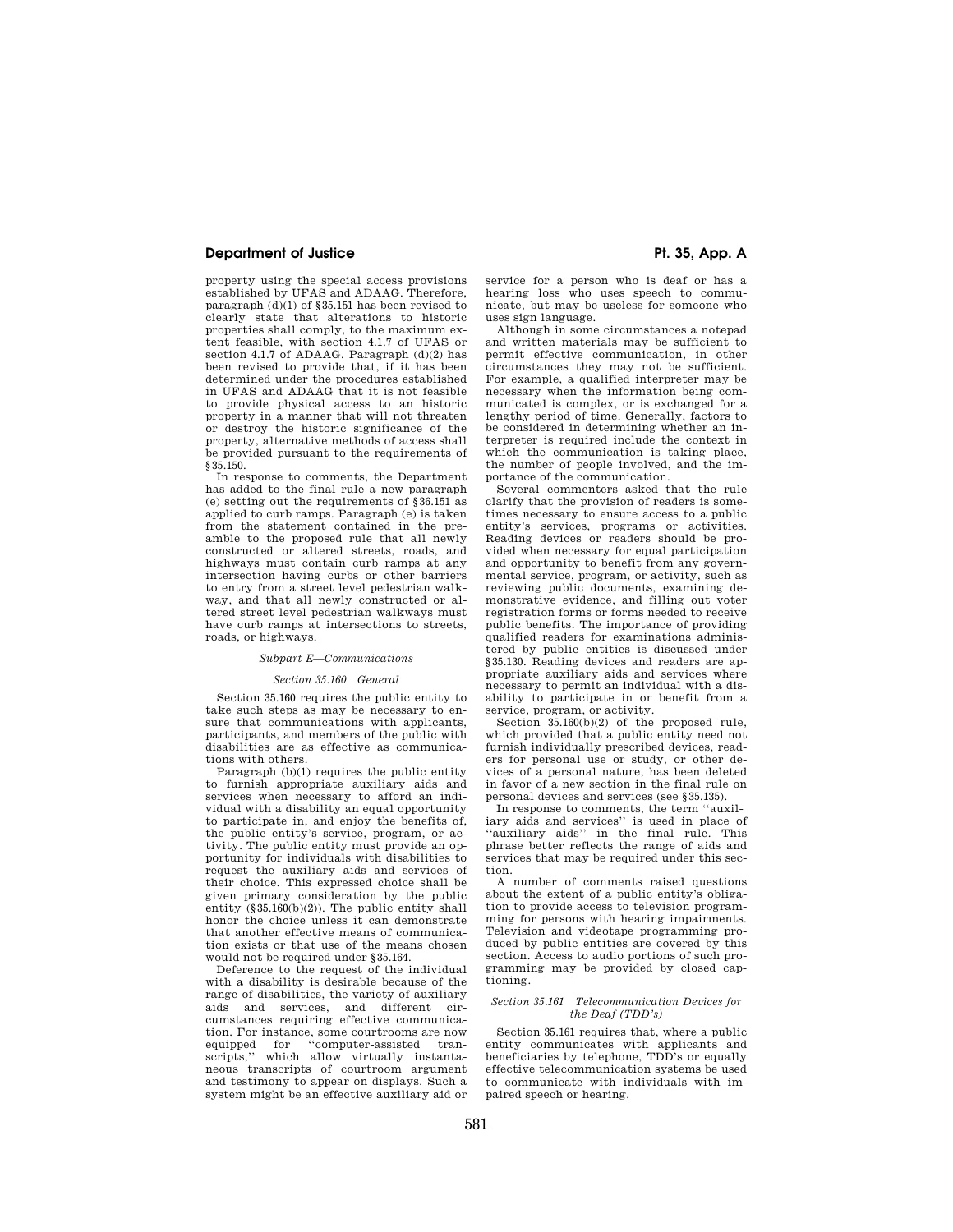Problems arise when a public entity which does not have a TDD needs to communicate with an individual who uses a TDD or vice versa. Title IV of the ADA addresses this problem by requiring establishment of telephone relay services to permit communications between individuals who communicate by TDD and individuals who communicate by the telephone alone. The relay services required by title IV would involve a relay operator using both a standard telephone and a TDD to type the voice messages to the TDD user and read the TDD messages to the standard telephone user.

Section 204(b) of the ADA requires that the regulation implementing title II with respect to communications be consistent with the Department's regulation implementing section 504 for its federally conducted programs and activities at 28 CFR part 39. Section 35.161, which is taken from  $$39.160(a)(2)$ of that regulation, requires the use of TDD's or equally effective telecommunication systems for communication with people who use TDD's. Of course, where relay services, such as those required by title IV of the ADA are available, a public entity may use those services to meet the requirements of this section.

Many commenters were concerned that public entities should not rely heavily on the establishment of relay services. The commenters explained that while relay services would be of vast benefit to both public entities and individuals who use TDD's, the services are not sufficient to provide access to all telephone services. First, relay systems do not provide effective access to the increasingly popular automated systems that require the caller to respond by pushing a button on a touch tone phone. Second, relay systems cannot operate fast enough to convey messages on answering machines, or to permit a TDD user to leave a recorded message. Third, communication through relay systems may not be appropriate in cases of crisis lines pertaining to rape, domestic violence, child abuse, and drugs. The Department believes that it is more appropriate for the Federal Communications Commission to address these issues in its rulemaking under title IV.

Some commenters requested that those entities with frequent contacts with clients who use TDD's have on-site TDD's to provide for direct communication between the entity and the individual. The Department encourages those entities that have extensive telephone contact with the public such as city halls, public libraries, and public aid offices, to have TDD's to insure more immediate access. Where the provision of telephone service is a major function of the entity, TDD's should be available.

# **Pt. 35, App. A 28 CFR Ch. I (7–1–10 Edition)**

# *Section 35.162 Telephone Emergency Services*

Many public entities provide telephone emergency services by which individuals can seek immediate assistance from police, fire, ambulance, and other emergency services. These telephone emergency services—including ''911'' services—are clearly an important public service whose reliability can be a matter of life or death. The legislative history of title II specifically reflects congressional intent that public entities must ensure that telephone emergency services, including 911 services, be accessible to persons with impaired hearing and speech through telecommunication technology (Conference report at 67; Education and Labor report at 84–85).

Proposed §35.162 mandated that public entities provide emergency telephone services to persons with disabilities that are ''functionally equivalent'' to voice services provided to others. Many commenters urged the Department to revise the section to make clear that direct access to telephone emergency services is required by title II of the ADA as indicated by the legislative history (Conference report at 67–68; Education and Labor report at 85). In response, the final rule mandates ''direct access,'' instead of 'access that is functionally equivalent'' to that provided to all other telephone users. Telephone emergency access through a third party or through a relay service would not satisfy the requirement for direct access.

Several commenters asked about a separate seven-digit emergency call number for the 911 services. The requirement for direct access disallows the use of a separate sevendigit number where 911 service is available. Separate seven-digit emergency call numbers would be unfamiliar to many individuals and also more burdensome to use. A standard emergency 911 number is easier to remember and would save valuable time spent in searching in telephone books for a local seven-digit emergency number.

Many commenters requested the establishment of minimum standards of service (e.g., the quantity and location of TDD's and computer modems needed in a given emergency center). Instead of establishing these scoping requirements, the Department has established a performance standard through the mandate for direct access.

Section 35.162 requires public entities to take appropriate steps, including equipping their emergency systems with modern technology, as may be necessary to promptly receive and respond to a call from users of TDD's and computer modems. Entities are allowed the flexibility to determine what is the appropriate technology for their particular needs. In order to avoid mandating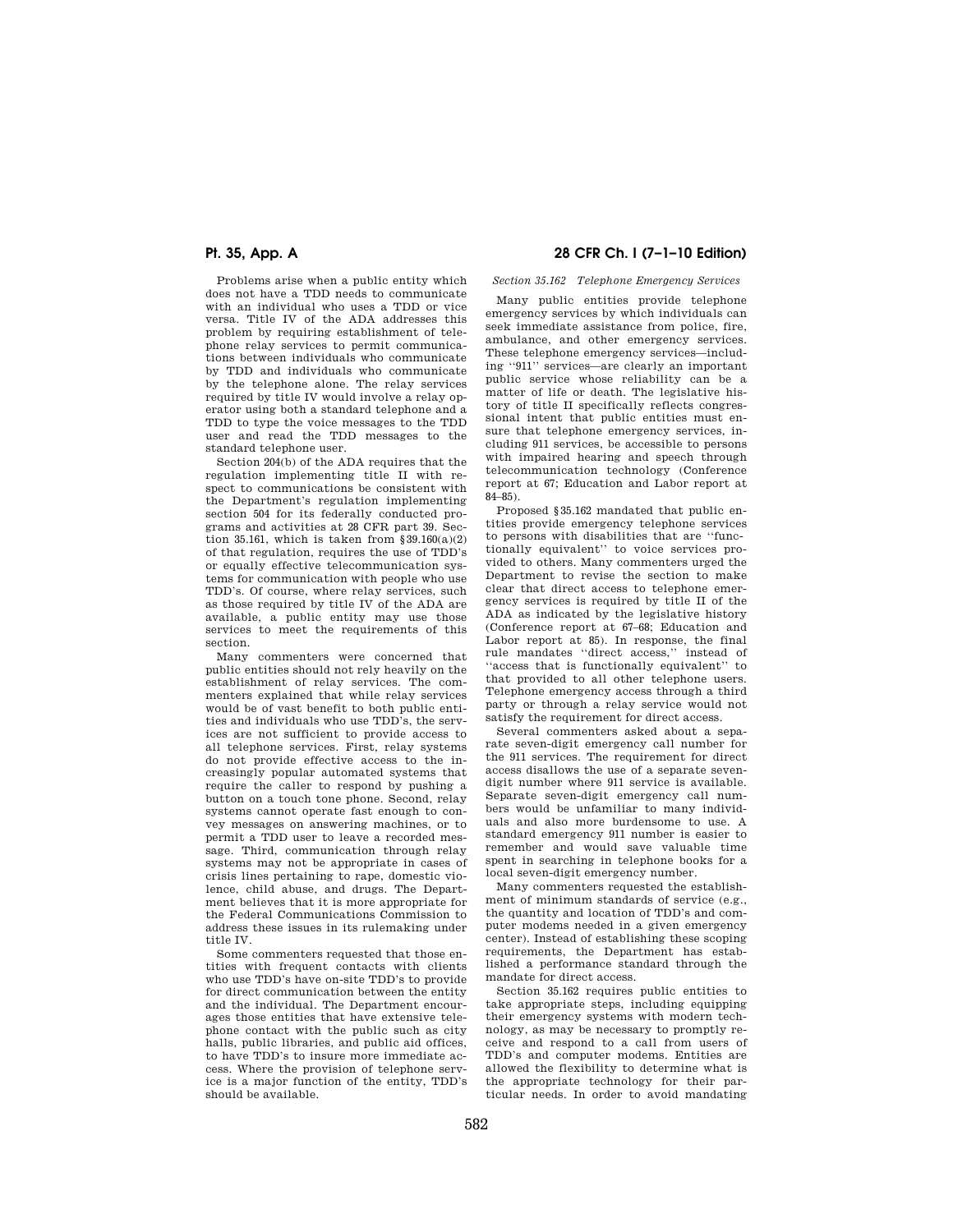use of particular technologies that may become outdated, the Department has eliminated the references to the Baudot and ASCII formats in the proposed rule.

Some commenters requested that the section require the installation of a voice amplification device on the handset of the dispatcher's telephone to amplify the dispatcher's voice. In an emergency, a person who has a hearing loss may be using a telephone that does not have an amplification device. Installation of speech amplification devices on the handsets of the dispatchers' telephones would respond to that situation. The Department encourages their use.

Several commenters emphasized the need for proper maintenance of TDD's used in telephone emergency services. Section 35.133, which mandates maintenance of accessible features, requires public entities to maintain in operable working condition TDD's and other devices that provide direct access to the emergency system.

### *Section 35.163 Information and Signage*

Section 35.163(a) requires the public entity to provide information to individuals with disabilities concerning accessible services, activities, and facilities. Paragraph (b) requires the public entity to provide signage at all inaccessible entrances to each of its facilities that directs users to an accessible entrance or to a location with information about accessible facilities.

Several commenters requested that, where TDD-equipped pay phones or portable TDD's exist, clear signage should be posted indicating the location of the TDD. The Department believes that this is required by paragraph (a). In addition, the Department recommends that, in large buildings that house TDD's, directional signage indicating the location of available TDD's should be placed adjacent to banks of telephones that do not contain a TDD.

### *Section 35.164 Duties*

Section 35.164, like paragraph (a)(3) of §35.150, is taken from the section 504 regulations for federally conducted programs. Like paragraph (a)(3), it limits the obligation of the public entity to ensure effective communication in accordance with *Davis* and the circuit court opinions interpreting it. It also includes specific requirements for determining the existence of undue financial and administrative burdens. The preamble discussion of §35.150(a) regarding that determination is applicable to this section and further explains the public entity's obligation to comply with §§35.160–35.164. Because of the essential nature of the services provided by telephone emergency systems, the Department assumes that §35.164 will rarely be applied to §35.162.

# *Subpart F—Compliance Procedures*

Subpart F sets out the procedures for administrative enforcement of this part. Section 203 of the Act provides that the remedies, procedures, and rights set forth in section 505 of the Rehabilitation Act of 1973 (29 U.S.C. 794a) for enforcement of section 504 of the Rehabilitation Act, which prohibits discrimination on the basis of handicap in programs and activities that receive Federal financial assistance, shall be the remedies, procedures, and rights for enforcement of title II. Section 505, in turn, incorporates by reference the remedies, procedures, and rights set forth in title VI of the Civil Rights Act of 1964 (42 U.S.C. 2000d to 2000d–4a). Title VI, which prohibits discrimination on the basis of race, color, or national origin in federally assisted programs, is enforced by the Federal agencies that provide the Federal financial assistance to the covered programs and activities in question. If voluntary compliance cannot be achieved, Federal agencies enforce title VI either by the termination of Federal funds to a program that is found to discriminate, following an administrative hearing, or by a referral to this Department for judicial enforcement.

Title II of the ADA extended the requirements of section 504 to all services, programs, and activities of State and local governments, not only those that receive Federal financial assistance. The House Committee on Education and Labor explained the enforcement provisions as follows:

It is the Committee's intent that administrative enforcement of section 202 of the legislation should closely parallel the Federal government's experience with section 504 of the Rehabilitation Act of 1973. The Attorney General should use section 504 enforcement procedures and the Department's coordination role under Executive Order 12250 as models for regulation in this area.

The Committee envisions that the Department of Justice will identify appropriate Federal agencies to oversee compliance activities for State and local governments. As with section 504, these Federal agencies, including the Department of Justice, will receive, investigate, and where possible, resolve complaints of discrimination. If a Federal agency is unable to resolve a complaint by voluntary means, \* \* \* the major enforcement sanction for the Federal government will be referral of cases by these Federal agencies to the Department of Justice.

The Department of Justice may then proceed to file suits in Federal district court. As with section 504, there is also a private right of action for persons with disabilities, which includes the full panoply of remedies. Again, consistent with section 504, it is not the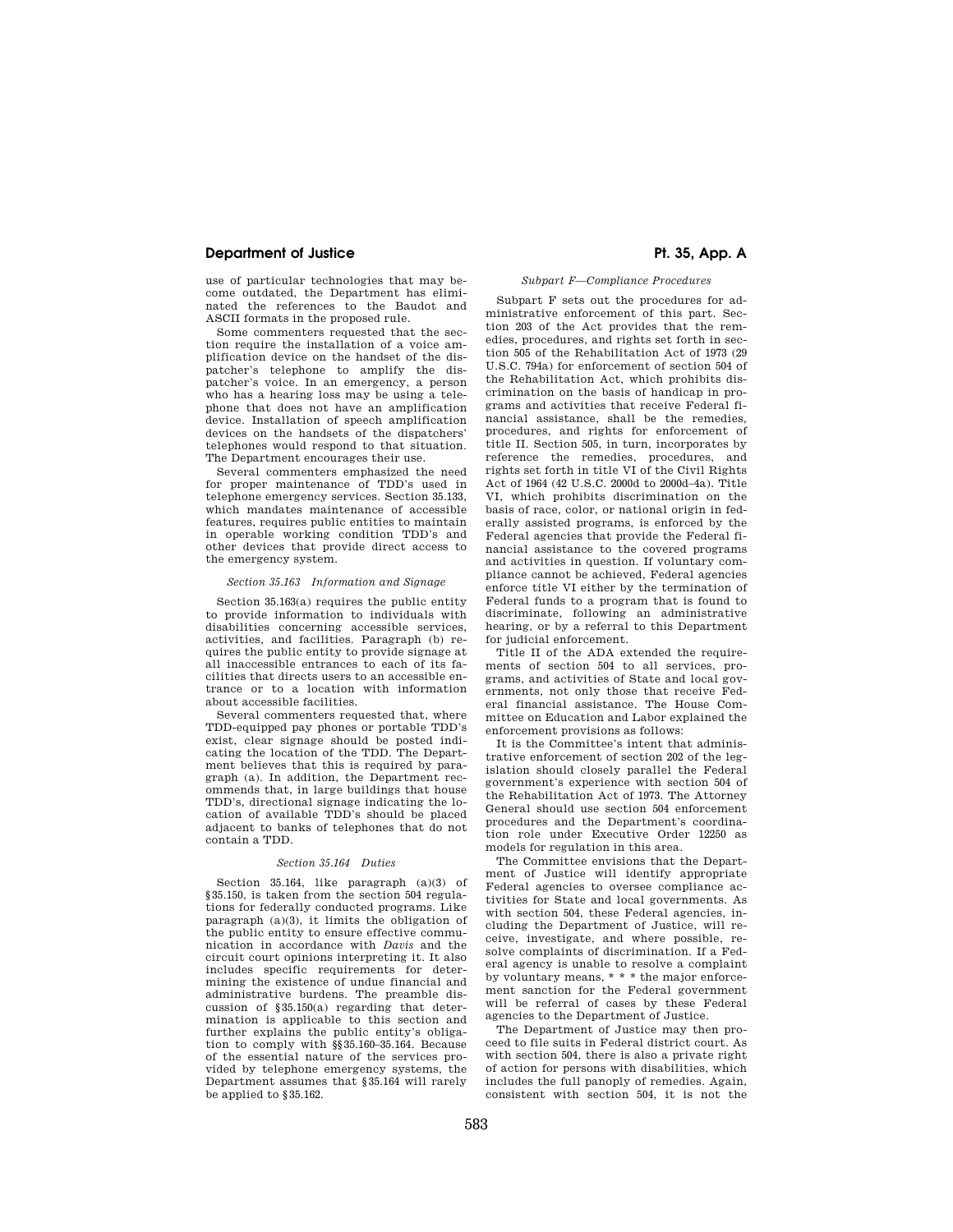Committee's intent that persons with disabilities need to exhaust Federal administrative remedies before exercising their private right of action.

Education & Labor report at 98. See also S. Rep. No. 116, 101st Cong., 1st Sess., at 57–58  $(1989)$ 

Subpart F effectuates the congressional intent by deferring to section 504 procedures where those procedures are applicable, that is, where a Federal agency has jurisdiction under section 504 by virtue of its provision of Federal financial assistance to the program or activity in which the discrimination is alleged to have occurred. Deferral to the 504 procedures also makes the sanction of fund termination available where necessary to achieve compliance. Because the Civil Rights Restoration Act (Pub. L. 100–259) extended the application of section 504 to all of the operations of the public entity receiving the Federal financial assistance, many activities of State and local governments are already covered by section 504. The procedures in subpart F apply to complaints concerning services, programs, and activities of public entities that are covered by the ADA.

Subpart G designates the Federal agencies responsible for enforcing the ADA with respect to specific components of State and local government. It does not, however, displace existing jurisdiction under section 504 of the various funding agencies. Individuals may still file discrimination complaints against recipients of Federal financial assistance with the agencies that provide that assistance, and the funding agencies will continue to process those complaints under their existing procedures for enforcing section 504. The substantive standards adopted in this part for title II of the ADA are generally the same as those required under section 504 for federally assisted programs, and public entities covered by the ADA are also covered by the requirements of section 504 to the extent that they receive Federal financial assistance. To the extent that title II provides greater protection to the rights of individuals with disabilities, however, the funding agencies will also apply the substantive requirements established under title II and this part in processing complaints covered by both this part and section 504, except that fund termination procedures may be used only for violations of section 504.

Subpart F establishes the procedures to be followed by the agencies designated in subpart G for processing complaints against State and local government entities when the designated agency does not have jurisdiction under section 504.

#### *Section 35.170 Complaints*

Section 35.170 provides that any individual who believes that he or she or a specific class

# **Pt. 35, App. A 28 CFR Ch. I (7–1–10 Edition)**

of individuals has been subjected to discrimination on the basis of disability by a public entity may, by himself or herself or by an authorized representative, file a complaint under this part within 180 days of the date of the alleged discrimination, unless the time for filing is extended by the agency for good cause. Although §35.107 requires public entities that employ 50 or more persons to establish grievance procedures for resolution of complaints, exhaustion of those procedures is not a prerequisite to filing a complaint under this section. If a complainant chooses to follow the public entity's grievance procedures, however, any resulting delay may be considered good cause for extending the time allowed for filing a complaint under this part.

Filing the complaint with any Federal agency will satisfy the requirement for timely filing. As explained below, a complaint filed with an agency that has jurisdiction under section 504 will be processed under the agency's procedures for enforcing section 504.

Some commenters objected to the complexity of allowing complaints to be filed with different agencies. The multiplicity of enforcement jurisdiction is the result of following the statutorily mandated enforcement scheme. The Department has, however, attempted to simplify procedures for complainants by making the Federal agency that receives the complaint responsible for referring it to an appropriate agency.

The Department has also added a new paragraph (c) to this section providing that a complaint may be filed with any agency designated under subpart G of this part, or with any agency that provides funding to the public entity that is the subject of the complaint, or with the Department of Justice. Under §35.171(a)(2), the Department of Justice will refer complaints for which it does not have jurisdiction under section 504 to an agency that does have jurisdiction under section 504, or to the agency designated under subpart G as responsible for complaints filed against the public entity that is the subject of the complaint or in the case of an employment complaint that is also subject to title I of the Act, to the Equal Employment Opportunity Commission. Complaints filed with the Department of Justice may be sent to the Coordination and Review Section, P.O. Box 66118, Civil Rights Division, U.S. Department of Justice, Washington, DC 20035–6118.

# *Section 35.171 Acceptance of Complaints*

Section 35.171 establishes procedures for determining jurisdiction and responsibility for processing complaints against public entities. The final rule provides complainants an opportunity to file with the Federal funding agency of their choice. If that agency does not have jurisdiction under section 504, however, and is not the agency designated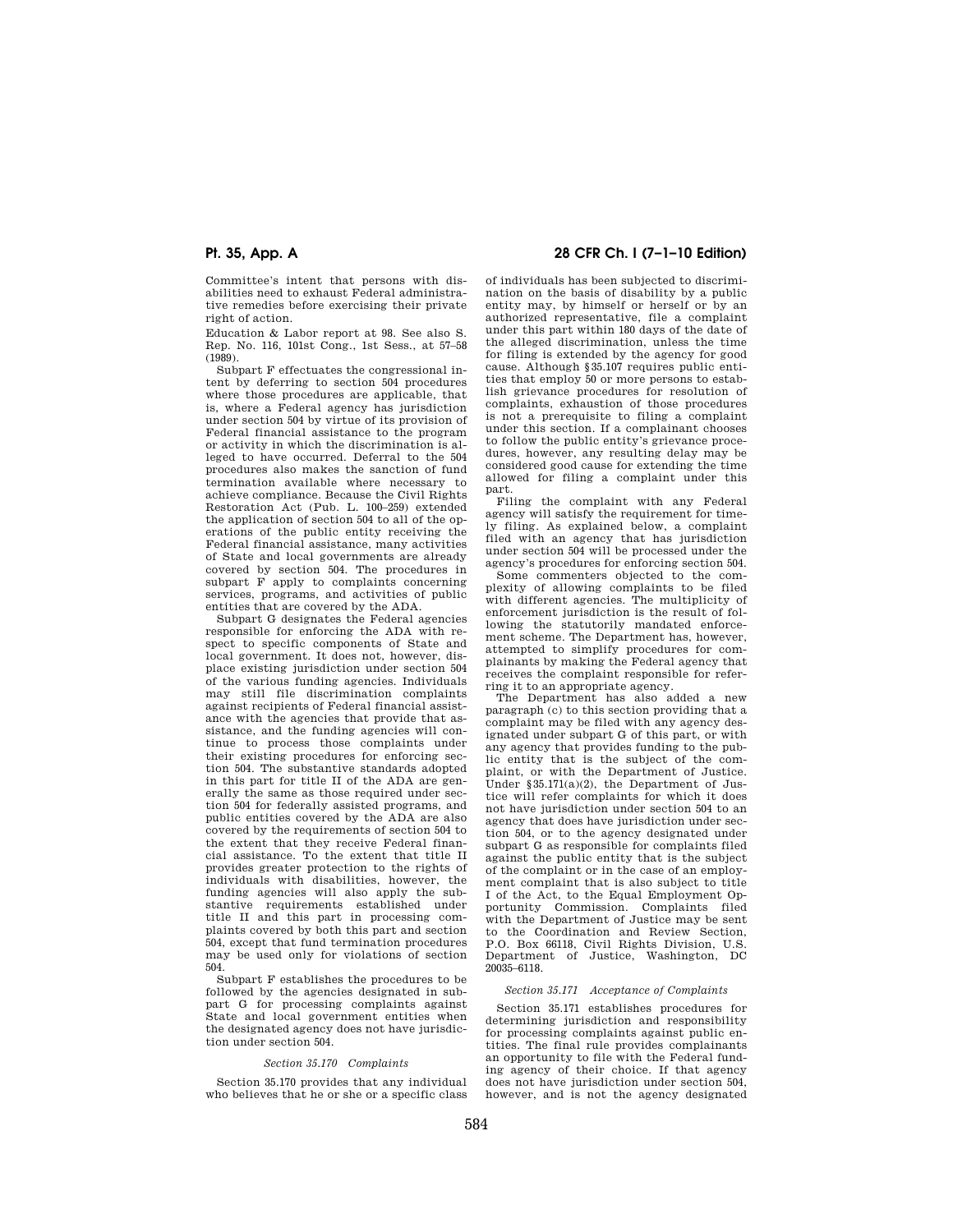under subpart G as responsible for that public entity, the agency must refer the complaint to the Department of Justice, which will be responsible for referring it either to an agency that does have jurisdiction under section 504 or to the appropriate designated agency, or in the case of an employment complaint that is also subject to title I of the Act, to the Equal Employment Opportunity Commission.

Whenever an agency receives a complaint over which it has jurisdiction under section 504, it will process the complaint under its section 504 procedures. When the agency designated under subpart G receives a complaint for which it does not have jurisdiction under section 504, it will treat the complaint as an ADA complaint under the procedures established in this subpart.

Section 35.171 also describes agency responsibilities for the processing of employment complaints. As described in connection with §35.140, additional procedures regarding the coordination of employment complaints will be established in a coordination regulation issued by DOJ and EEOC. Agencies with jurisdiction under section 504 for complaints alleging employment discrimination also covered by title I will follow the procedures established by the coordination regulation for those complaints. Complaints covered by title I but not section 504 will be referred to the EEOC, and complaints covered by this part but not title I will be processed under the procedures in this part.

### *Section 35.172 Resolution of Complaints*

Section 35.172 requires the designated agency to either resolve the complaint or issue to the complainant and the public entity a Letter of Findings containing findings of fact and conclusions of law and a description of a remedy for each violation found.

The Act requires the Department of Justice to establish administrative procedures for resolution of complaints, but does not require complainants to exhaust these administrative remedies. The Committee Reports make clear that Congress intended to provide a private right of action with the full panoply of remedies for individual victims of discrimination. Because the Act does not require exhaustion of administrative remedies, the complainant may elect to proceed with a private suit at any time.

#### *Section 35.173 Voluntary Compliance Agreements*

Section 35.173 requires the agency to attempt to resolve all complaints in which it finds noncompliance through voluntary compliance agreements enforceable by the Attorney General.

# *Section 35.174 Referral*

Section 35.174 provides for referral of the matter to the Department of Justice if the agency is unable to obtain voluntary compliance.

### *Section 35.175 Attorney's Fees*

Section 35.175 states that courts are authorized to award attorneys fees, including litigation expenses and costs, as provided in section 505 of the Act. Litigation expenses include items such as expert witness fees, travel expenses, etc. The Judiciary Committee Report specifies that such items are included under the rubric of ''attorneys fees'' and not ''costs'' so that such expenses will be assessed against a plaintiff only under the standard set forth in *Christiansburg Garment Co.* v. *Equal Employment Opportunity Commission,* 434 U.S. 412 (1978). (Judiciary report at 73.)

#### *Section 35.176 Alternative Means of Dispute Resolution*

Section 35.176 restates section 513 of the Act, which encourages use of alternative means of dispute resolution.

#### *Section 35.177 Effect of Unavailability of Technical Assistance*

Section 35.177 explains that, as provided in section 506(e) of the Act, a public entity is not excused from compliance with the requirements of this part because of any failure to receive technical assistance.

### *Section 35.178 State Immunity*

Section 35.178 restates the provision of section 502 of the Act that a State is not immune under the eleventh amendment to the Constitution of the United States from an action in Federal or State court for violations of the Act, and that the same remedies are available for any such violations as are available in an action against an entity other than a State.

### *Subpart G—Designated Agencies*

# *Section 35.190 Designated Agencies*

Subpart G designates the Federal agencies responsible for investigating complaints under this part. At least 26 agencies currently administer programs of Federal financial assistance that are subject to the nondiscrimination requirements of section 504 as well as other civil rights statutes. A majority of these agencies administer modest programs of Federal financial assistance and/or devote minimal resources exclusively to 'external'' civil rights enforcement activities. Under Executive Order 12250, the Department of Justice has encouraged the use of delegation agreements under which certain civil rights compliance responsibilities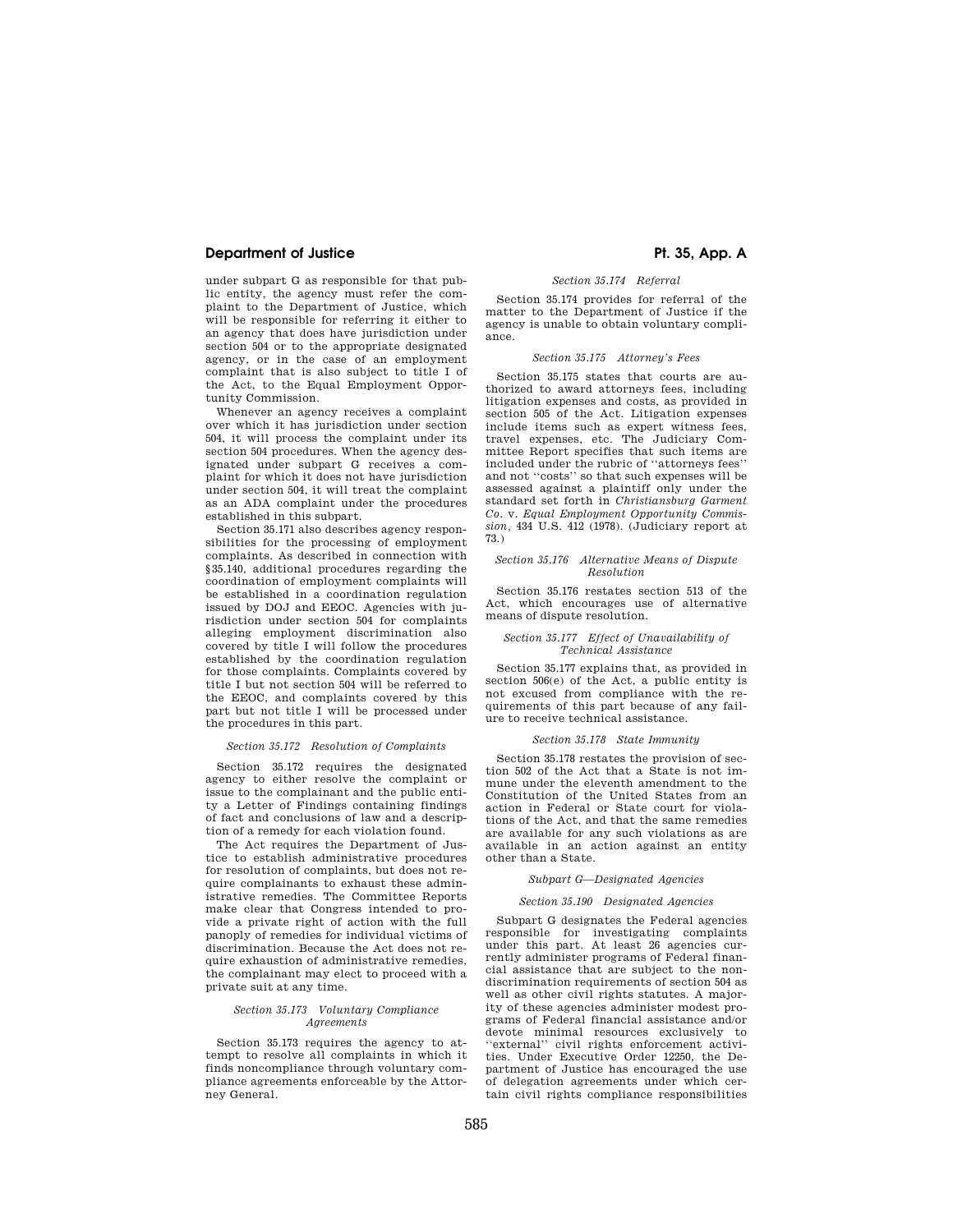for a class of recipients funded by more than one agency are delegated by an agency or agencies to a ''lead'' agency. For example, many agencies that fund institutions of higher education have signed agreements that designate the Department of Education as the ''lead'' agency for this class of recipients.

The use of delegation agreements reduces overlap and duplication of effort, and thereby strengthens overall civil rights enforcement. However, the use of these agreements to date generally has been limited to education and health care recipients. These classes of recipients are funded by numerous agencies and the logical connection to a lead agency is clear (e.g., the Department of Education for colleges and universities, and the Department of Health and Human Services for hospitals).

The ADA's expanded coverage of State and local government operations further complicates the process of establishing Federal agency jurisdiction for the purpose of investigating complaints of discrimination on the basis of disability. Because all operations of public entities now are covered irrespective of the presence or absence of Federal financial assistance, many additional State and local government functions and organizations now are subject to Federal jurisdiction. In some cases, there is no historical or single clear-cut subject matter relationship with a Federal agency as was the case in the education example described above. Further, the 33,000 governmental jurisdictions subject to the ADA differ greatly in their organization, making a detailed and workable division of Federal agency jurisdiction by individual State, county, or municipal entity unrealistic.

This regulation applies the delegation concept to the investigation of complaints of discrimination on the basis of disability by public entities under the ADA. It designates eight agencies, rather than all agencies currently administering programs of Federal financial assistance, as responsible for investigating complaints under this part. These 'designated agencies'' generally have the largest civil rights compliance staffs, the most experience in complaint investigations and disability issues, and broad yet clear subject area responsibilities. This division of responsibilities is made functionally rather than by public entity type or name designation. For example, all entities (regardless of their title) that exercise responsibilities, regulate, or administer services or programs relating to lands and natural resources fall within the jurisdiction of the Department of Interior.

Complaints under this part will be investigated by the designated agency most closely related to the functions exercised by the governmental component against which the complaint is lodged. For example, a com-

# **Pt. 35, App. A 28 CFR Ch. I (7–1–10 Edition)**

plaint against a State medical board, where such a board is a recognizable entity, will be investigated by the Department of Health and Human Services (the designated agency for regulatory activities relating to the provision of health care), even if the board is part of a general umbrella department of planning and regulation (for which the Department of Justice is the designated agency). If two or more agencies have apparent responsibility over a complaint,  $$35.190(c)$ provides that the Assistant Attorney General shall determine which one of the agencies shall be the designated agency for purposes of that complaint.

Thirteen commenters, including four proposed designated agencies, addressed the Department of Justice's identification in the proposed regulation of nine agencies'' to investigate complaints under this part. Most comments addressed the proposed specific delegations to the various individual agencies. The Department of Justice agrees with several commenters who pointed out that responsibility for ''historic and cultural preservation'' functions appropriately belongs with the Department of Interior rather than the Department of Education. The Department of Justice also agrees with the Department of Education that ''museums'' more appropriately should be delegated to the Department of Interior, and that ''preschool and daycare programs'' more appropriately should be assigned to the Department of Health and Human Services, rather than to the Department of Education. The final rule reflects these decisions.

The Department of Commerce opposed its listing as the designated agency for ''commerce and industry, including general economic development, banking and finance, consumer protection, insurance, and small business''. The Department of Commerce cited its lack of a substantial existing section 504 enforcement program and experience with many of the specific functions to be delegated. The Department of Justice accedes to the Department of Commerce's position, and has assigned itself as the designated agency for these functions.

In response to a comment from the Department of Health and Human Services, the regulation's category of ''medical and nursing schools'' has been clarified to read ''schools of medicine, dentistry, nursing, and other health-related fields''. Also in response to a comment from the Department of Health and Human Services, ''correctional institutions'' have been specifically added to the public safety and administration of justice functions assigned to the Department of Justice.

The regulation also assigns the Department of Justice as the designated agency responsible for all State and local government functions not assigned to other designated agencies. The Department of Justice, under an agreement with the Department of the